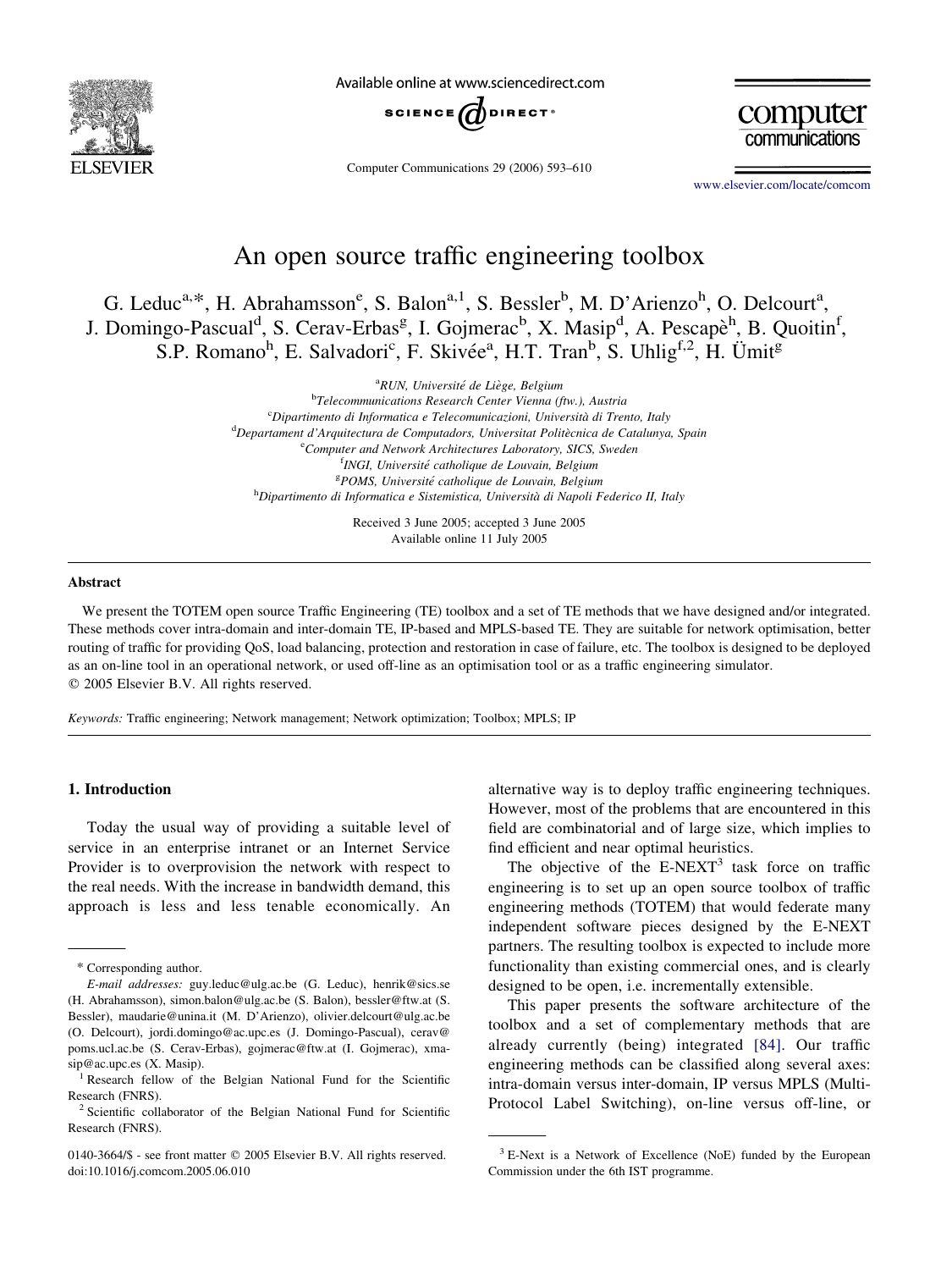centralized versus distributed. They are suitable for network optimisation, better routing of traffic for providing quality of service, load balancing, protection and restoration in case of failure, etc.

The design of the toolbox also considers different possible use cases. For example, it can be deployed as an on-line tool in an operational network, or used off-line as an optimisation tool or as a traffic engineering simulator.

The paper is structured as follows. Section 2 reviews related work and existing tools. Section 3 presents the role of the toolbox, its typical use cases and its software architecture. Section 4 describes our traffic engineering methods classified in three categories: intra-domain IP-based, inter-domain IP-based, and MPLS-based.

# 2. Related work

Traffic engineering consists of all the available techniques whose purpose is to directly or indirectly adapt the traffic to achieve certain objectives. Traffic engineering has received a lot of attention during the last few years [\[10\]](#page-15-0). Initially, traffic engineering was considered as a solution to allow large tier-1 service providers to optimize the utilization of their network. In these large networks, there are typically several possible paths to reach a given destination or border router. Ideally, to achieve a good network utilization, the traffic should be spread evenly among all the available links. Unfortunately, this does not correspond to the way traditional IP routing protocols behave.

At the opposite of large tier-1 providers, small providers and multi-homed corporate networks have different traffic engineering requirements. Their networks have usually a simple topology and are frequently over-provisioned. The traffic engineering solutions mentioned above are not really useful in such networks. For these networks, the costly resource that needs to be optimised with traffic engineering is their inter-domain connectivity, i.e. the links that connect them to the rest of the Internet.

These two problems refer, respectively, to intra-domain and inter-domain traffic engineering. Intra-domain TE can be further split into IP-based TE (mainly IGP-weight optimisation) and MPLS-based TE.

IGP (Interior Gateway Protocol) weight optimisation is defined for networks employing SPF (Shortest Path First) protocols, e.g. OSPF (Open Shortest Path First) and IS–IS (Intermediate System–Intermediate System). It aims at avoiding congestion by modifying link weights and hence adapting the routing scheme in the network [\[28\].](#page-16-0) Current SPF applications are based on default static link weights, e.g. CISCO suggests these weights to be inversely proportional to the link capacities for OSPF networks. However, the performance of routing can be enhanced with an intelligent weight setting that takes the traffic demand matrix into consideration.

It is also possible to extend the basic model with more complex characteristics of the problem, e.g. consideration of the link failures, multiple demand matrices, etc. [\[27\]](#page-16-0). The biggest challenge lying in the application of these extensions is the requirement for periodic weight changes under varying network conditions. Weight changes should be avoided as much as possible, since they bring instability to the network. Thus, obtaining a different weight vector for each possible scenario within the network (e.g. different demand matrices, unavailable links) is not a favourable solution. Robust optimisation techniques should be developed to obtain a single weight setting that performs well for possible scenarios.

Traffic engineering based on MPLS has a better potential than IP-based traffic engineering whose routing is only based on the destination prefix. The fundamental problem with MPLS is to compute routes for the Label Switched Paths (LSPs) which will carry the traffic aggregates associated with the considered Forward Equivalent Classes (FECs). Two well-known solutions are MIRA (Minimum Interference Routing) [\[39\]](#page-16-0) and PBR (Profile-based Routing) [64]. These methods are more efficient than the more classical WSP (Widest Shortest Path) [\[29\]](#page-16-0) and SWP (Shortest Widest Path) [\[72\].](#page-17-0)

MPLS also allows to reroute LSPs, or change their bandwidth reservations, to make room for other more important ones [\[52\],](#page-16-0) and provides protection/restoration methods in case of failures [\[61,41,40,50\]](#page-16-0) by setting up backup LSPs.

Inter-domain TE is important economically given the high cost of inter-domain links. This problem is usually solved by configuring the BGP routers manually in a trialand-error manner [\[69,55\]](#page-16-0). Some tools also exist to allow content providers to optimize their outgoing traffic [\[14\]](#page-15-0). Earlier works on inter-domain TE are optimisation methods to select the best peerings in a large network [\[12,43\]](#page-15-0). Large network operators have also studied their traffic repartition and their impact on inter-domain TE [\[24,25,16\]](#page-15-0).

More references to related works will be found in their dedicated sections.

Several commercial network optimisation toolboxes already exist, e.g. MATE (Cariden) [\[73\]](#page-17-0), Netscope (AT&T) [\[26\],](#page-15-0) Tunnel Builder Pro (CISCO) [\[78\]](#page-17-0), TSOM (Alcatel) [\[70\],](#page-17-0) Conscious (Zvolve) [\[74\]](#page-17-0), IP/MPLSView (Wandl) [\[74\]](#page-17-0) and SP Guru (Opnet) [\[76\]](#page-17-0). All these tools are centralised and propose exact and heuristic optimisation methods. Most tools are suitable to solve 'what-if' scenarios that allow a network operator to evaluate the impact of, e.g. an IGP weight change. Beside this simulation mode, MATE and Conscious also provide an IGP weight optimizer. All these tools except Netscope also support optimisation methods for MPLS networks, including for most of them the computation of backup paths for protection and restoration. Most tools rely on the knowledge of link loads and the existing MPLS LSPs, but MATE also provides a method to derive the traffic matrix from the link loads. The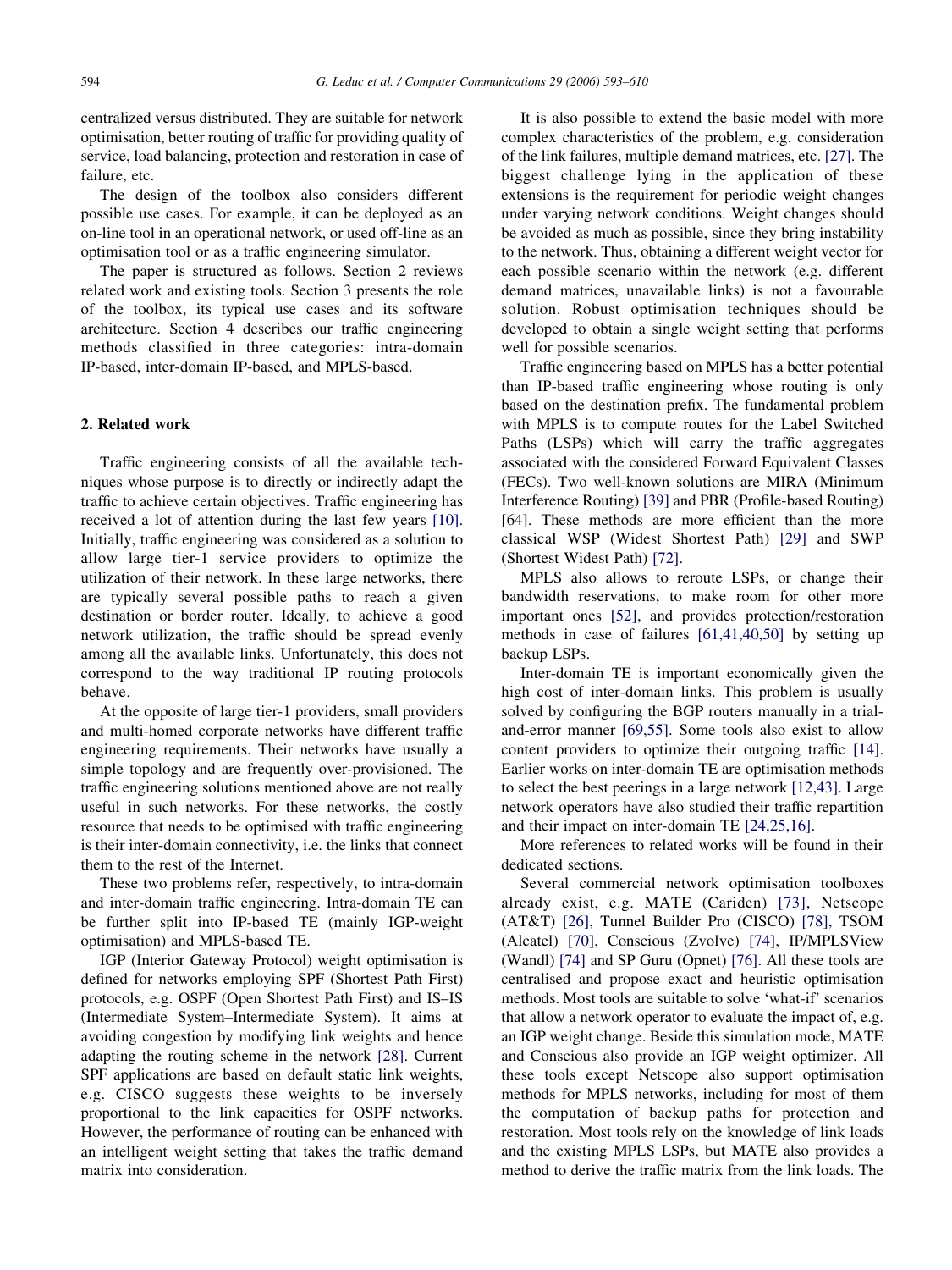<span id="page-2-0"></span>main drawbacks of these commercial tools are their lack of detailed technical public information about their algorithms and the impossibility to upgrade them by new research proposals.

Traffic Engineering Automated Manager (TEAM) [\[61\]](#page-16-0) provides an on-line, adaptive approach for automated management of an Internet domain. TEAM is composed of a Traffic Engineering Tool (TET) which adaptively manages the bandwidth and routes in the network, a Measurement and Performance Evaluation Tool (MPET) which measures important parameters in the network, and a Simulation Tool (ST) which may be used by TET to consolidate its decision. TEAM is however only applicable to (DiffServ-based) MPLS networks.

MASCOPT [\[42\]](#page-16-0) is an open-source network optimisation library. Their current implementation provides a generic graph model and a basic graphical interface. In the future this library will also contain constraint-based routing algorithms taking failures into account, and grooming algorithms for SDH and WDM networks. By contrast to our approach, MASCOPT only provides a library, not a complete toolbox. In that sense, it is comparable to the generic tools and topology manager present in TOTEM (See [Fig. 4](#page-4-0)).

#### 3. Role and architecture of the toolbox

We present the two use cases of the TOTEM toolbox, as an off-line or on-line platform, its software architecture and external interfaces, its core topology representation based on XML, and its facilities to integrate new tools.

#### 3.1. TOTEM as an off-line tool

By off-line tool we mean a tool which is usually not integrated in a real network and is mainly used as a simulator to assess new TE methods on certain topologies and traffic conditions.

Practically, a comparison of TE methods is often difficult to carry out and is at best very time-consuming, because it requires to run competitive methods or exact solvers on the same data. The software code of these methods is not always available, and re-implementing them is tedious, error-prone and sometimes impossible by lack of detailed descriptions in the literature. The Network Simulator [\[82\]](#page-17-0) is a solution to this problem for packet-based simulations, but no similar tool exists for solving TE problems, which are mostly optimisation problems or require flow-based simulators. Our objective is to bridge this gap.

A designer of a new TE method would only have to integrate his/her algorithm in TOTEM to benefit from the presence of other methods for comparison purposes. Moreover the toolbox will provide several side services, such as topology/traffic generators, and simulation scenario



Fig. 1. TOTEM as an off-line tool.

interpreters, and will contain a repository of existing topologies and traffic matrices (Fig. 1).

# 3.2. TOTEM as an on-line tool

The TOTEM architecture is also designed to be used as an on-line tool, which means that it can be deployed in a real or experimental network. In such a case, the kernel of the toolbox is basically the same as above. However, the topology and traffic generators will advantageously be replaced by a topology discovery tool and a traffic monitoring/measurement tool. These tools can be integrated in TOTEM, but are better considered as external tools which TOTEM can interface with.

The same reasoning applies to external control/provisioning tools used by operators for changing the configuration of their network. Such tools can e.g. modify the IGP weights or create MPLS LSPs.

Therefore, TOTEM can be seen (Fig. 2) as a tool that uses information collected by the measurement tool(s) and offers TE services to the provisioning tool(s). The latter can send some request to TOTEM asking for some computations (e.g. give me a route for that LSP). The response would be  $a(n)$  (list of) action(s) to be executed on the network (e.g. establish the LSP along a given route and reroute another LSP).

Although some commercial tools offer combined TE and provisioning functionality (e.g. TSOM (Alcatel) [\[71\]](#page-17-0) or Tunnel Builder Pro (Cisco) [\[78\]\)](#page-17-0), and possibly topology discovery as well, we have opted for a clear separation of these concerns.



Fig. 2. TOTEM as an on-line tool.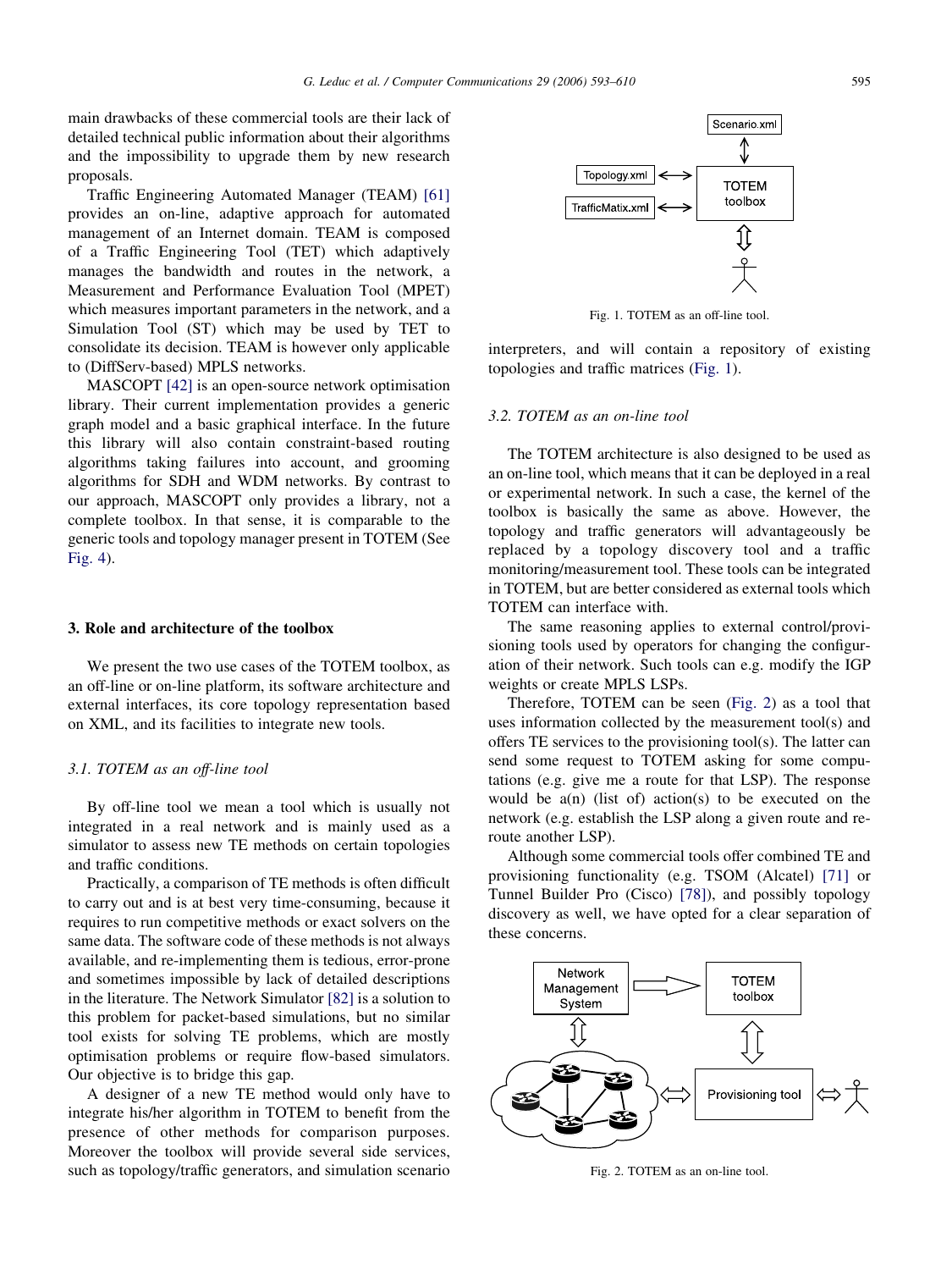As an example we illustrate how TOTEM could be integrated in an MPLS-Linux testbed. We briefly present a topology discovery tool and a provisioning tool, and how they could interact with TOTEM.

## 3.2.1. Interaction with a topology discovery tool

Automatic discovery of physical topology information ([Fig. 2,](#page-2-0) Network Management System) plays a crucial role in enhancing the manageability of modern IP networks. Despite the importance of the problem, discovering network topology is an inherently difficult task [\[33\].](#page-16-0) The network topology knowledge (i.e. the list of available hosts, routers and subnets) can prove useful in a number of situations such as faults isolation, performance analysis, network planning, services positioning and TE algorithms.

Since there are no standards, any algorithm developed to discover the topology can only use the basic IP primitives. The NeToDi (Network Topology Discovery) architecture [\[6\]](#page-15-0) represents an adaptive hybrid solution to network topology discovery made by an innovative and efficient composition of active, passive and routing protocol based methodologies. More precisely, it is based on the wellorganized combination of:

- Passive Methodology: relying on the use of SNMP (Simple Network Management Protocol) and DNS (Domain Name Server);
- Active Methodology: in this case there is a massive use of tools based on 'ping' and 'traceroute';
- † Routing Based Methodology: topology is derived by using the information of routing processes.

Thanks to the use of the hybrid methodology, the NeToDi architecture guarantees to be efficient (i.e. imposes the least possible overhead on the network), fast (i.e. takes the least possible time to complete the job), complete (i.e. discovers the entire topology) and accurate (i.e. makes no mistake). The NeToDi output is provided both in text and XML formats.

## 3.2.2. Interaction with a provisioning tool

For testbed experiments, a provisioning tool that can configure an MPLS-Linux testbed [\[8\]](#page-15-0) nicely complements TOTEM. It is a set of blocks, communicating with each other to configure network nodes. Each network node is a Linux PC with an MPLS-enabled kernel and an RSVP-TE daemon for the setup of explicitly routed LSPs. The interaction between the testbed configuration tool and the TE toolbox would be as follows. Given the network topology and a user request, the TE toolbox engine performs admission control and path selection. The selected path (i.e. the list of IP addresses of its constituent nodes) can then be returned to the testbed configuration tool.

The provisioning tool ([Fig. 2\)](#page-2-0) adopts the COPS (Common Open Policy Server) protocol (Fig. 3) to communicate with network elements. The information on the LSP to be established and the traffic to be mapped on it is received and translated by the PDP (Policy Decision Point) in a set of policies. Such policies are sent to the PEP (Policy Enforcement Point) running on the ingress node of the LSP. The policies related to the setup of the LSP are used to appropriately drive the RSVP-TE daemon. The policies related to the traffic mapping are used to install filters that make the specified traffic flow across the corresponding



Fig. 3. TOTEM integration in an MPLS testbed.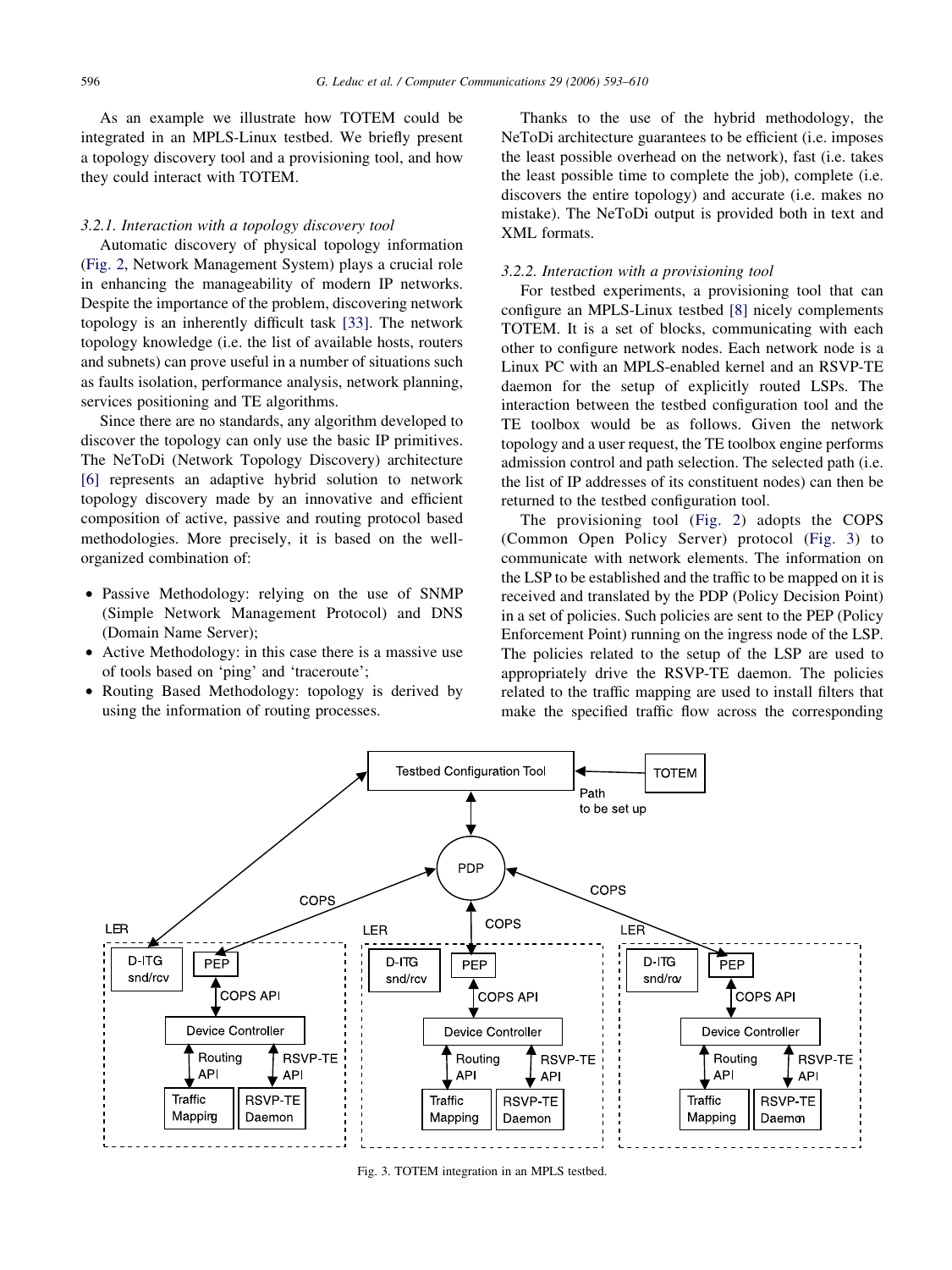<span id="page-4-0"></span>LSP. An ad-hoc LSP tree made of already established LSPs allows to quickly determine if a new flow has been mapped on an existing LSP. In such a case, the PDP avoids sending policies related to the setup of the LSP. Only a traffic filter has to be installed. This simple scheme enhances the scalability property of the testbed configuration tool.

In addition, for experimental purpose, real traffic can be generated across the LSPs using D-ITG (Distributed Internet Traffic Generator) [\[7\]](#page-15-0) which allows for a remote control of the sender component (running on each network ingress node). Therefore, the PDP, after receiving the acknowledgment of the LSP setup and traffic mapping, directs the D-ITG sender to generate the requested traffic. For each flow, it is then possible to retrieve information on the experimented throughput, delay, jitter and packet loss.

# 3.3. The TOTEM architecture

The kernel of the toolbox is the repository of TE methods (Fig. 4) grouped into several categories:

- † IP: algorithms using only IP information (e.g. IGP weight optimisation)
- MPLS: algorithms using MPLS TE functionalities (e.g. LSP primary or backup computation algorithms)
- BGP: inter-domain algorithms (e.g. traffic redistribution)
- Generic: classical optimisation and search algorithms useful for other parts of the toolbox (e.g. tabu search framework)

Besides this kernel, the topology manager contains all the topological data (i.e. node, link, IGP, BGP and MPLS information). This module is the reference access point to the topology representation in the toolbox. The configuration manager configures the global toolbox parameters and the different algorithms. Finally the web-service interface module provides the standard interface for interoperability with existing external tools.

# 3.4. A standard format for a network topology representation

A common aspect of all the TE methods is that they use a topology representation (as input and/or output). We have chosen the XML language because it is widely used and many tools exist for dealing with this language. So, the XML network topology format can be seen as a common interface between diverse algorithms. We will also provide some tools to convert this format into other common formats (e.g. the BRITE [\[77\]](#page-17-0), ns-2 [\[82\]](#page-17-0), gt-itm [\[79\]](#page-17-0), INET [\[86\]](#page-17-0) formats) and vice versa.

We have developed some tools that can parse network information from routers of a real network (e.g. show isis and show mpls commands executed on a router via the CLI) and return a file representing the network in our XML format. We can also provide some tools taking the XML topology format as input and producing some results on it (e.g. a graphical representation of the topology). A topology editor [\[20\]](#page-15-0) could also be used on this format to allow the creation and manipulation of large and complex network simulations scenarios.



Fig. 4. TOTEM architecture.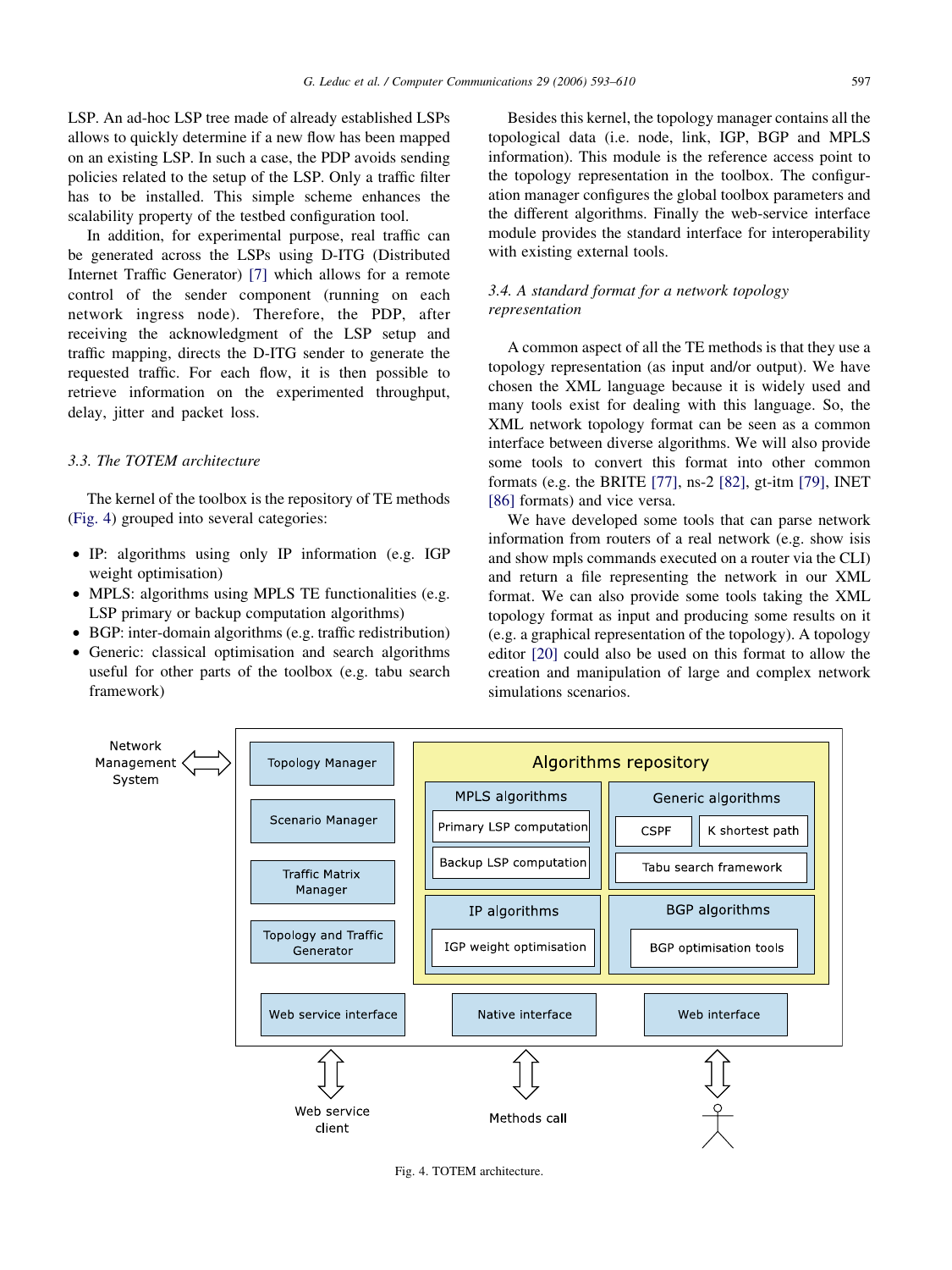

Fig. 5. The XML topology format as a common interface.

Another tool can verify the consistency of the topology. For example, it is possible to verify that all the links are connected to nodes present in the topology, or that the identifiers are unique in the whole file. In the same vein, we have also created an XML Schema [\[85\].](#page-17-0) The schema allows us to validate a topology file so that we are sure that an XML instance satisfies the data structure and some basic constraints on the format.

Our XML format is designed to be a single access point where all the different formats and tools converge, reinforcing the collaboration between these tools, see Fig. 5.

Obviously, not all the algorithms of the toolbox will use the same topology information. So we decided to define a flexible data format. It can be extended and almost all the attributes and elements are optional. An algorithm using an XML network file as input can simply eliminate the information it does not need.

## 3.5. Integration of a new algorithm in the toolbox

We have developed the toolbox in Java because it allows rapid and structured development. Moreover, the JNI (Java Native Interface) [\[81\]](#page-17-0) library allows us to integrate C and  $C++$  algorithms in the toolbox.

The toolbox has been designed to facilitate the integration of new algorithms by providing different generic services. It provides topology information (nodes, links,  $LSPs$ ,...) to the algorithm to be integrated. It also provides a scenario execution service. This service parses an XML file describing a scenario (for example, a sequence of LSP computation requests) and then calls the appropriate algorithm to execute the scenario. This is useful for simulation purposes.

To be integrated in the toolbox, every algorithm must implement two methods called start and stop. The former is used to instantiate and configure the algorithm and send it all the information related to the current state of the topology, while the stop method is used to terminate the algorithm. Depending on the type of algorithm, additional

methods must be implemented. For example, for MPLS routing algorithms, a route method must be implemented (the method called by the generic scenario execution service). This route method is susceptible to return a list of actions (addLSP, preemptLSPs,.).

## 4. TE algorithms of the toolbox

In most cases, the IP routing protocol is not aware of the load on the various parts of the network and selects for each destination the shortest path based on static metrics such as the hop count or the delay. This destination-based routing creates an uneven distribution of the traffic that may lead to periods of congestion in the network. Several techniques have been proposed to better spread the load throughout the entire network [\[10\]](#page-15-0). A first solution is to select appropriate link metrics based on a known traffic matrix [\[11\].](#page-15-0) This solution can provide some interesting results if the traffic matrix is known and stable. A second solution is to rely on a connectionoriented layer-2 technology [\[10\]](#page-15-0) such as ATM, MPLS or one of the emerging optical technologies. In this case, layer-2 connections can be established statically or dynamically between distant routers and the layout of these connections can be optimised to achieve an even distribution of the traffic inside the network [\[10\]](#page-15-0). It is also possible to dynamically create new layer-2 connections in order to quickly respond to link failures or changes in the traffic pattern [\[10\]](#page-15-0).

This section will summarize some Traffic Engineering methods that we have designed recently. They are classified into three categories: (1) intra-domain IP-based, (2) interdomain IP-based, and (3) MPLS-based.

## 4.1. Intra-domain IP-based traffic engineering algorithms

Over the last several years, many different approaches have been proposed for traffic engineering in IP networks. Most proposals can roughly be assigned to two distinct groups: approaches based on off-line optimisation, and approaches based on algorithms which operate in the control plane of the network. Global link weight optimisation for a given traffic demand matrix is representative of the former group, whereas enhancements to current routing protocols, like e.g. the Optimised Multi-Path (OMP) [\[83\]](#page-17-0) algorithm, are representative of the latter. Both philosophies have specific benefits and drawbacks: approaches based on optimisation necessitate knowledge of the traffic demand matrix and they usually require additional network management efforts, whereas OMP requires sophisticated data structures in the nodes, and produces non-deterministic signalling overhead.

#### 4.1.1. IGP weight optimisation algorithms

The basic model in the weight optimisation problem assumes a given static topology and a fixed demand matrix. The network is represented by a directed graph  $G=(N, A)$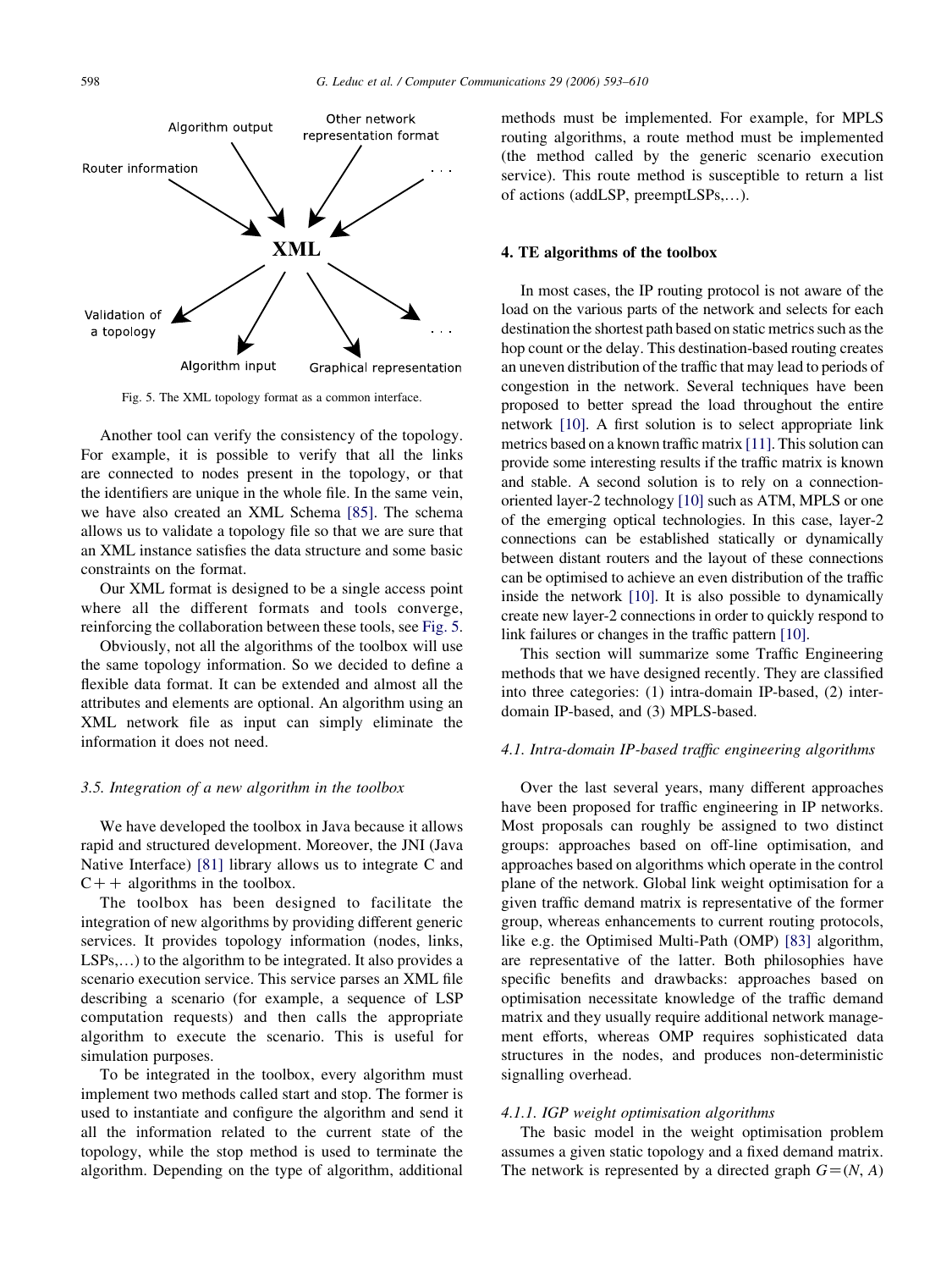where N and A denote the set of routers and links connecting them, respectively. The objective is to maintain the utilization of links within given link capacities. For this reason, a convex piecewise linear cost function increasing with the utilization rate is defined for each link. The idea behind the cost function is that the penalty for assigning an additional load to the link grows with the load on the link.

In a general routing problem, it is assumed that there is no restriction on the distribution of flows over alternative paths. However, in SPF applications a flow is either distributed (approximately) evenly among all the departing links belonging to any shortest path of an  $(s, d) \in N \times N$  pair, referred to as equal-cost multipath [\[51\]](#page-16-0), or routed through a shortest path which is unique between any pair of nodes. Given these conditions regarding traffic splitting, the IGP weight optimisation problem becomes NP-hard (see Ref. [\[28\]](#page-16-0) for the first case and [\[59\]](#page-16-0) for the latter). Thus, efficient heuristics are needed to tackle this weight setting procedure.

The initial version of the tool implements the heuristic algorithm introduced in Ref. [\[28\]](#page-16-0). The search procedure includes a heuristic algorithm based on tabu search [\[30\]](#page-16-0). A solution is represented with an integer weight vector,  $(w_a)_{a \in A}$ . Two functions are defined to build the whole neighbourhood of a solution:

- Single weight change: the weight of a single link is changed at each time.
- Evenly balancing flows: the weight vector is adjusted so that the flows targeted to router  $t$  going through router  $u$ are distributed evenly among the links leaving  $u$ .

On a more technical side of the search algorithm, special hash functions are used to facilitate the tabu aspect of the heuristic, as well as to improve the running time. As observed in Ref. [\[28\]](#page-16-0), OSPF performs well with optimised weights in realistic network topologies. The results have shown that the max-utilization rate in OSPF networks with optimised weights is generally close to the one in the ideal case where the traffic is splitted freely.

Employing an efficient solution technique for this highly complex problem is of great importance for practical purposes. Comparing performance qualities of several heuristic techniques may provide better solutions in shorter CPU times. In order to realize this, a generic software system would be extremely effective.

## 4.1.2. Optimised multi-path routing algorithms

Optimised Multi-Path (OMP) routing can divide the traffic unequally among multiple parallel paths. We first propose a method based on flow optimisation applicable when the traffic matrix is known, and then an adaptive distributed method.

4.1.2.1. A multi-path routing algorithm based on flow optimisation. The general problem of finding the best way to route traffic through a network can be mathematically

formulated as a multi-commodity flow optimisation problem. With a flow optimisation the network capacity constraints and overall traffic characteristics are taken into account. The input to the optimisation is the network topology, the link capacities and an estimate of the traffic demand between each pair of edge nodes in the network. The output of the optimisation is a routing that gives the optimal flow on each link, according to a cost function.

In Ref. [\[1\]](#page-15-0) an intra-domain routing algorithm based on multi-commodity flow optimisation is presented and an optimising routing architecture where this algorithm fits in is outlined. The algorithm is computationally tractable for on-line optimisation, it requires only small modifications to the packet forwarding mechanisms used today, and it enables a load sensitive routing over several paths that is optimal according to some traffic engineering objective.

By modelling the routing problem in such a way that all traffic to a certain egress node in the network is aggregated into one commodity the number of commodities is reduced to N, the number of nodes. This way of modelling the problem both makes the optimisation computationally tractable and also makes the output from the optimisation well suited for packet forwarding in the routers. The output tells each router how traffic to a certain egress node in the network should be divided between its set of outgoing links. So, if a mapping between destination addresses and egress nodes is added to the forwarding process then the traffic can be distributed over multiple links using a hashing mechanism similar to the one already in use today for the equal cost multi-path extension to OSPF.

The result of the optimisation, how the traffic is distributed in the network, very much depends on the objectives expressed in the cost function that is part of the optimisation. Since one of the main goals with traffic engineering is to avoid congestion it is desirable to balance the load in the network and distribute it in such a way that no link becomes overloaded. Here a cost function is used which allows a network operator to choose a maximum desired link utilisation level. The optimisation then finds the most efficient solution satisfying this constraint. Efficient here means that the traffic takes the shortest paths possible.

4.1.2.2. The adaptive multi-path algorithm. As an alternative to multipath routing solutions based upon global flow optimisation, the adaptive multi-path algorithm (AMP) [\[31,32\]](#page-16-0) aims at performing traffic engineering by employing only a local view of the network in each node [\(Fig. 6](#page-7-0)). With AMP, congestion on a generic link  $z_i$  does not result in a multitude of nodes reacting immediately to this change by off-loading some of their paths containing  $z_i$ . In contrast, only X as the end node of  $z_i$  is concerned and tries to shift away as much traffic as possible onto alternative paths. Additionally, X informs its neighbour nodes  $Y_j$ ,  $j \neq i$ , about their contribution to congestion on link  $z_i$  by sending them so-called backpressure messages. [Fig. 6](#page-7-0) depicts an example backpressure message sent from  $X$  to  $Y_0$ , summarizing the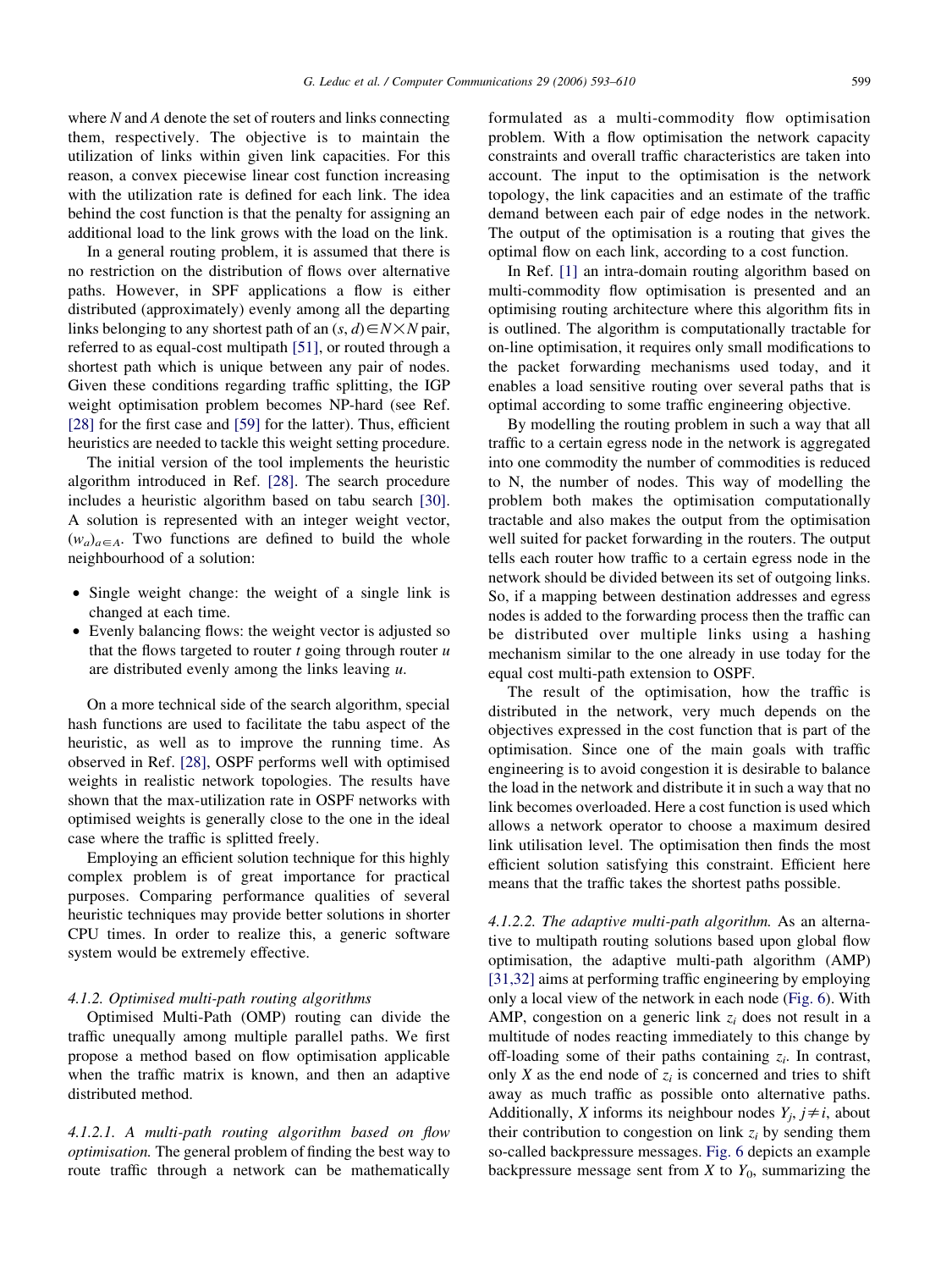<span id="page-7-0"></span>

Fig. 6. Example for a backpressure message sent from X to  $Y_0$ .

congestion on links  $z_1, z_2, z_3, \ldots$ , where  $Y_0$  in turn reacts by offloading its link towards  $X$  (in case  $Y_0$  is significantly contributing to congestion). At the same time  $Y_0$  sends similar backpressure messages to its neighbour nodes, informing them about their respective contributions to congestion, etc.

This quasi-recursive signalling architecture of AMP achieves seemingly contrary goals: the signalling of load information is restricted only to neighbour nodes, and at the same time load information is propagated throughout the entire network domain. AMP operates autonomously in the control plane of the network, without requiring any manual interventions, it does not require complex data structures and produces low and deterministic signalling overhead. With AMP, the traffic distribution in the network eventually converges to an equilibrium fix-point for any given traffic demand matrix.

AMP has been simulated on real ISP topologies (AT and T-US network and German B-WiN Research Network) and realistic traffic patterns (Web traffic with spatial distribution according to the gravity model). The performance investigations have shown significant performance improvements, e.g. reductions in Web page response time of up to 43%, compared to the currently used static routing schemes like shortest path routing (SPR) and equal cost multi-path routing (ECMP).

#### 4.2. Inter-domain IP-based traffic engineering

The current state-of-the-art in inter-domain traffic engineering is primitive [\[10\]](#page-15-0). Operators change their routing policies and the BGP attributes of the routes manually without a proper understanding of such changes on the flow of the traffic. Many problems arise due to misconfigurations in the routers [\[47\].](#page-16-0) The current practice in BGP-based traffic engineering is often 'trial-and-error' [\[23\],](#page-15-0) i.e. an operator changes the BGP attributes of some routes that were observed to carry a large amount of traffic and observes the effect on the inter-domain traffic. For large transit ISPs, inter-domain traffic engineering is a complex problem even for outbound traffic due to interactions between BGP and the IGP [\[3\].](#page-15-0) In the case of stub ASes on the other hand, the reason for the absence of a proper engineering of BGP is mainly a lack of understanding of the working of BGP and its effect on the traffic. In this section, we present C-BGP, the BGP simulator of TOTEM aimed at reproducing the routing of large ISP networks, and we describe the architecture of an additional module that leverages this simulator for inter-domain TE purposes. Finally, we propose an overlay architecture for inter-domain TE.

# 4.2.1. C-BGP: a new BGP simulator

For the purpose of evaluating how BGP behaves in the global Internet, we developed a new and efficient opensource BGP simulator, C-BGP [\[54\]](#page-16-0). A new simulator was required because the other available open source simulators [\[53,65\]](#page-16-0) are not able to model networks as large as the Internet. The reason is that these simulators are general purpose packet-level simulators and as soon as the size of the simulated topology increases, the simulation quickly becomes untractable. Therefore, the simulation results available from the literature are often based on small topologies composed of only up to a few tens of BGP routers. By contrast, C-BGP has been specifically written for the purpose of simulating BGP. C-BGP is written in C, has been released under the LGPL license and has been used to perform simulations with more than 15,000 BGP routers.

Simulating BGP in a topology similar to the global Internet is challenging. The BGP decision process is complex by nature because of its rules which define different sometimes contradictory orderings on the routes. Moreover, most BGP decisions are local but can affect the information available to all the other routers. In addition to this, when BGP policies come into play, things become even more intricate. There is thus no easy shortcut in simulating BGP as it is the case for a link state protocol like OSPF where a Dijkstra search in a graph is possible. The most efficient and straightforward method to simulate BGP is to build a realistic implementation of the decision and filtering processes and to follow the propagation of messages.

In C-BGP, each BGP router is modelled as a data structure containing its RIB, Adj-RIB-IN and Adj-RIB-OUT [\[34\].](#page-16-0) Each simulated BGP router is configured by specifying its physical interfaces, its eBGP and iBGP peers and the filters that are used on the sessions with these peers. C-BGP supports filters similar to those used on normal BGP routers. C-BGP simulates the BGP messages that are used to advertise and withdraw prefixes over BGP sessions. These BGP messages can contain any valid BGP attribute. When a simulated BGP advertisement is received, this message is placed in the Adj-RIB-IN of the simulated router and the appropriate import filter is used. The BGP decision process is then run and a new BGP message is sent if a change in the best route occurred. In addition to this, C-BGP models a simplified session establishment protocol. For scalability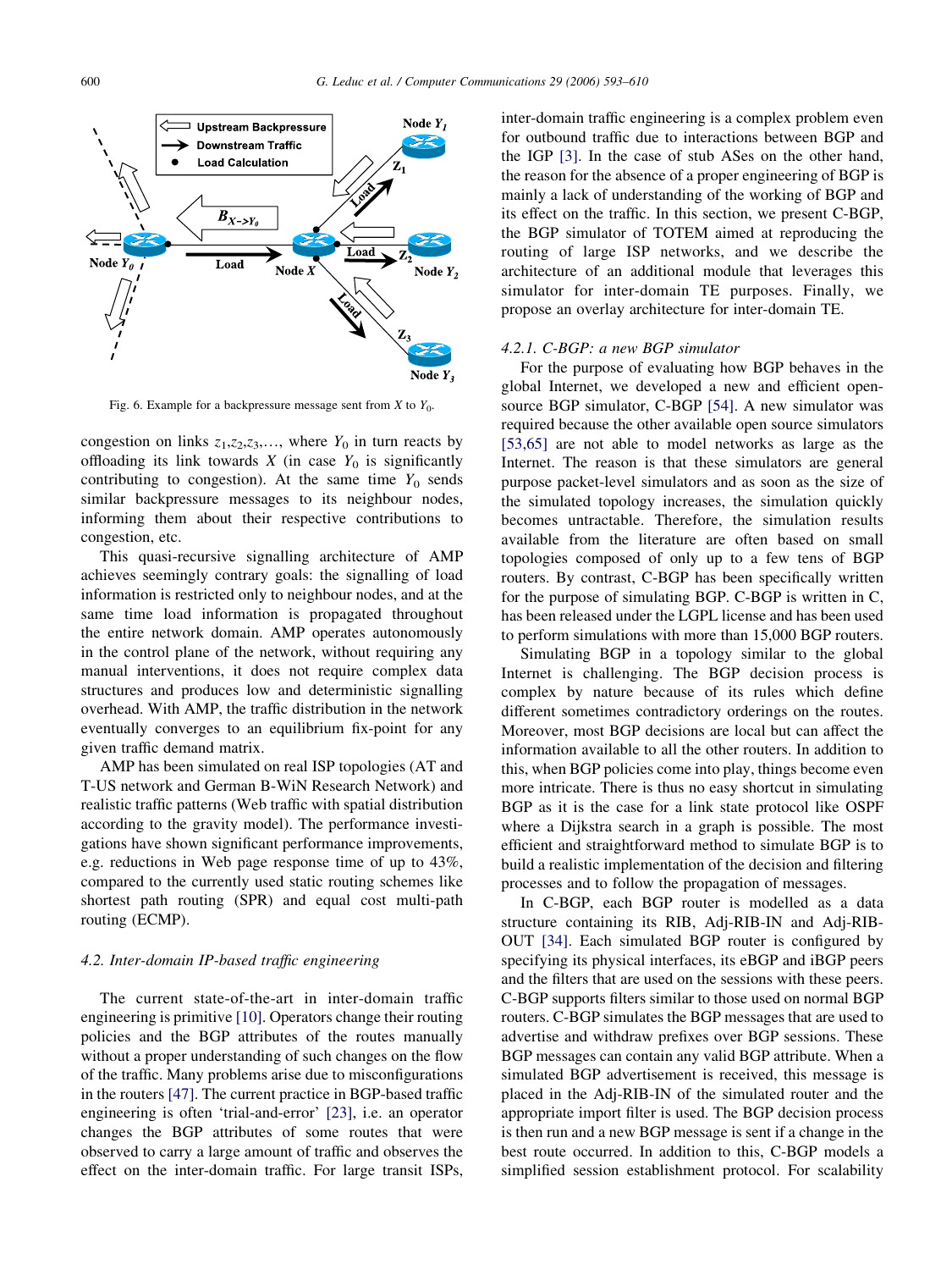reasons, C-BGP does not model the other BGP messages (KEEPALIVE,.), the underlying TCP connection and the various BGP timers (MRAI, HoldTimer, BGP dampening). Those mechanisms are important when evaluating transient issues such as the convergence of BGP but do not influence the selection of the best route with the standard BGP decision process [\[57\]](#page-16-0).

In addition to be a simulator, C-BGP can be used as a tool to evaluate what-if scenarios [\[56\]](#page-16-0). C-BGP is able to load real routing tables provided in the widely used MRT format. It can also process UPDATE/WITHDRAW messages collected on real routers. C-BGP can thus be used by a network operator to evaluate what-if scenarios, based on information collected on its routers and without impacting the real traffic. For instance, C-BGP can be used to evaluate the impact of different policies on the routing choices and on the propagation of the routes in a real network. Another utilization of C-BGP in a real operational environment is to evaluate the impact of the failure of an intra-domain link or of a peering link. Indeed, many decisions taken by BGP depends on the IGP cost of intra-domain paths. Changes in these costs can have a dramatic impact on the BGP choices and on the traffic eventually.

# 4.2.2. BGP-based outbound TE algorithms

To compute the BGP tweaking to perform traffic engineering, our solution is to rely on C-BGP [\[54\]](#page-16-0) to precisely reproduce the routing inside the AS and on a heuristic that interacts with C-BGP to compute the tweakings of the BGP routes. We define a tweaking as a change of a BGP route attributes to make this route selected as best by the BGP decision process.

Fig. 7 illustrates the architecture of our solution. The central component is a script that manages the different inputs and communicates with C-BGP. The script receives as input the BGP RIB's and BGP updates received from the external peers, as well as the traffic statistics. The main script also needs the internal topology, IGP weights, and BGP routing policies enforced by each BGP router of the AS.

With this information, the script builds the C-BGP configuration file it will inject into C-BGP. Then, the RIB's of the border routers having peerings with other ASes are injected into C-BGP to populate the BGP routing tables of all BGP routers inside the AS. This finishes the initialization phase of the script.

The second phase is to compute the tweakings needed for the traffic engineering using an optimisation heuristic. The script then interacts with C-BGP to maintain an up-to-date state of the BGP information of each ingress point of the AS towards each destination prefix. As the traffic engineering does not need to care about the prefixes towards which too small an amount of traffic is sent, we maintain into C-BGP only the BGP routes towards popular destination prefixes. Ref. [\[58\]](#page-16-0) has shown that most of the traffic is sent to a limited fraction of the destination prefixes.

The heuristic we designed to compute the traffic engineering changes is based on evolutionary optimisation and has been described in details in Ref. [\[66\].](#page-16-0) Based on this heuristic, we have developed solutions that tweak BGP routes both in the case of stub ASes [\[67\]](#page-16-0) and transit ASes [\[68\].](#page-16-0)

#### 4.2.3. An overlay architecture for inter-domain TE

This approach uses BGP to establish a static provisioning ([Fig. 8](#page-9-0)). For instance, based on the communities attribute of BGP [\[55\],](#page-16-0) AS1 could request AS4 to prepend its own AS three times before announcing C1 to AS2, to prepend it two times before announcing C1 to AS6, and to perform no prepending operation at all when announcing this block to any other neighbouring AS. Therefore, the advertisements



Fig. 7. Interaction between components for BGP-based inter-domain TE.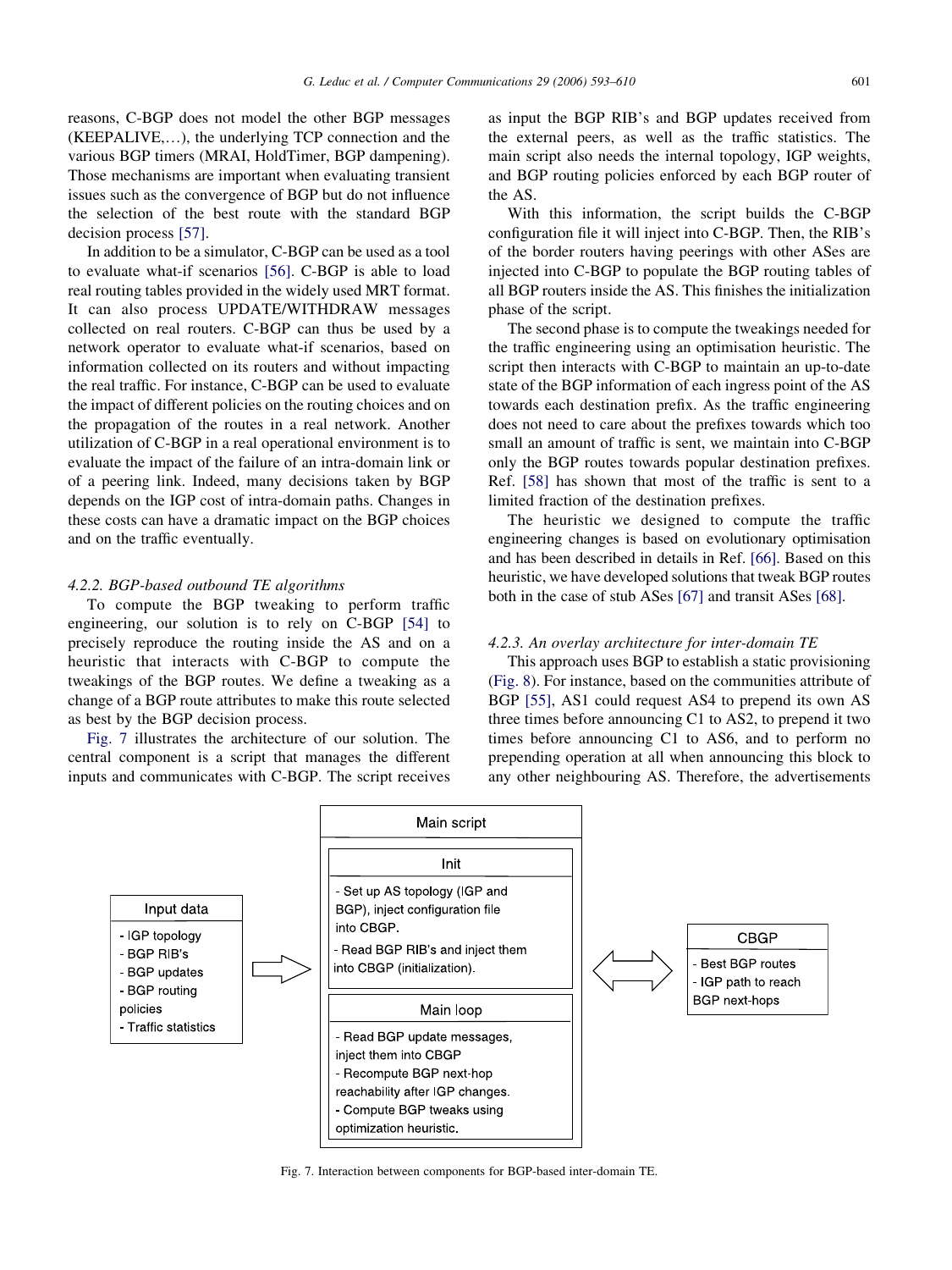<span id="page-9-0"></span>

Fig. 8. Inter-domain scenario where overlay entities (OE) are used for dynamic QoS provisioning among remote multi-homed ASes.

that AS2 receives under this scenario are: {AS4, AS4, AS4, AS1}; {AS6, AS5, AS1}. Then AS2 chooses to forward C1 through AS6. Nevertheless, once this is done, the best path chosen by BGP is completely unaware of any kind of dynamic TE requirements or constraints between AS1 and AS2.

Let us assume now that the link between AS2 and AS6 becomes loaded, while the path {AS4,AS1} through R22 does not. Despite these unequal network conditions, TE-BGP will still prefer the path through R21. The distributed Overlay Architecture approach allows the Overlay Entity (OE) within AS2 to become conscious of these conditions and dynamically reroute its outbound traffic of C1 through R22. An advantage of this approach is that BGP updates could be completely avoided if, for example, the LOCAL PREFERENCE (LOCAL\_PREF) is used when reallocating this traffic. These kinds of complementary solutions become perfectly suitable when inter-domain traffic patterns need to dynamically adapt and rapidly react to medium or high network changing conditions, where the in-band TE solutions seems impracticable at the present time.

This mechanism allows OEs to influence the underlying BGP routing layer to take rapid and accurate decisions to bypass some network problems such as link failures, or lowgrade service for a given Class of Service (CoS). For this reason the Overlay Architecture may also be used for QoS Routing on top of a mix of QoS-aware and QoS-unaware BGP routers [\[70\]](#page-17-0).

#### 4.3. Traffic engineering with MPLS

One of the most interesting applications of MPLS in IP-based networks is Traffic Engineering [\[9\]](#page-15-0). The main objective of TE is to optimise the performance of a network through an efficient utilization of the network resources. The optimisation may include the careful creation of new Label Switched Paths (LSPs) through an appropriate path selection mechanism, the re-routing of existing LSPs to

decrease the network congestion and the splitting of the traffic between several parallel LSPs.

According to IETF RFC 3272 [\[10\]](#page-15-0), TE schemes for congestion control can be classified according to their response time scale and their congestion management policies (reactive or preventive).

Most of the proposed schemes are preventive, they allocate paths in the network to achieve certain QoS, to balance the traffic load or to prevent congestion. Two known mechanisms in MPLS networks are Constraint-Based Routing (CBR) and traffic splitting. Preventive methods will be described in Section 4.3.1.

The preventive behaviour is not sufficient: when LSPs are set up and torn down dynamically, these schemes can lead to inefficiently routed paths and to future blocking conditions over specific routes. Therefore, preventive methods are complemented by reactive ones, such as LSP re-routing and LSP bandwidth adaptation, which will be presented in Section 4.3.2.

## 4.3.1. Preventive methods

Two main basic classes of methods will be described: constraint-based routing of LSPs, and Routing of backup LSPs for fast restoration.

4.3.1.1. Constraint-based routing. We take for granted the capability of routing flows along explicitly calculated routes. This possibility is actually offered by MPLS networks, when advanced label distribution protocols (e.g. RSVP-TE) are employed. Furthermore, we consider LSP Service Level Specifications (SLS) [\[21\]](#page-15-0) composed essentially of a bandwidth demand. Some methods also support more parameters such as a QoS class and a pre-emption level. Under these assumptions, the traffic engineering problem is: given a well-defined Service Level Specification for the LSP, find the path that guarantees the SLS, while at the same time optimising network resource usage.

Most recently proposed algorithms are inspired by the work of Kar, Kodialam and Lakshman [\[39\].](#page-16-0) They presented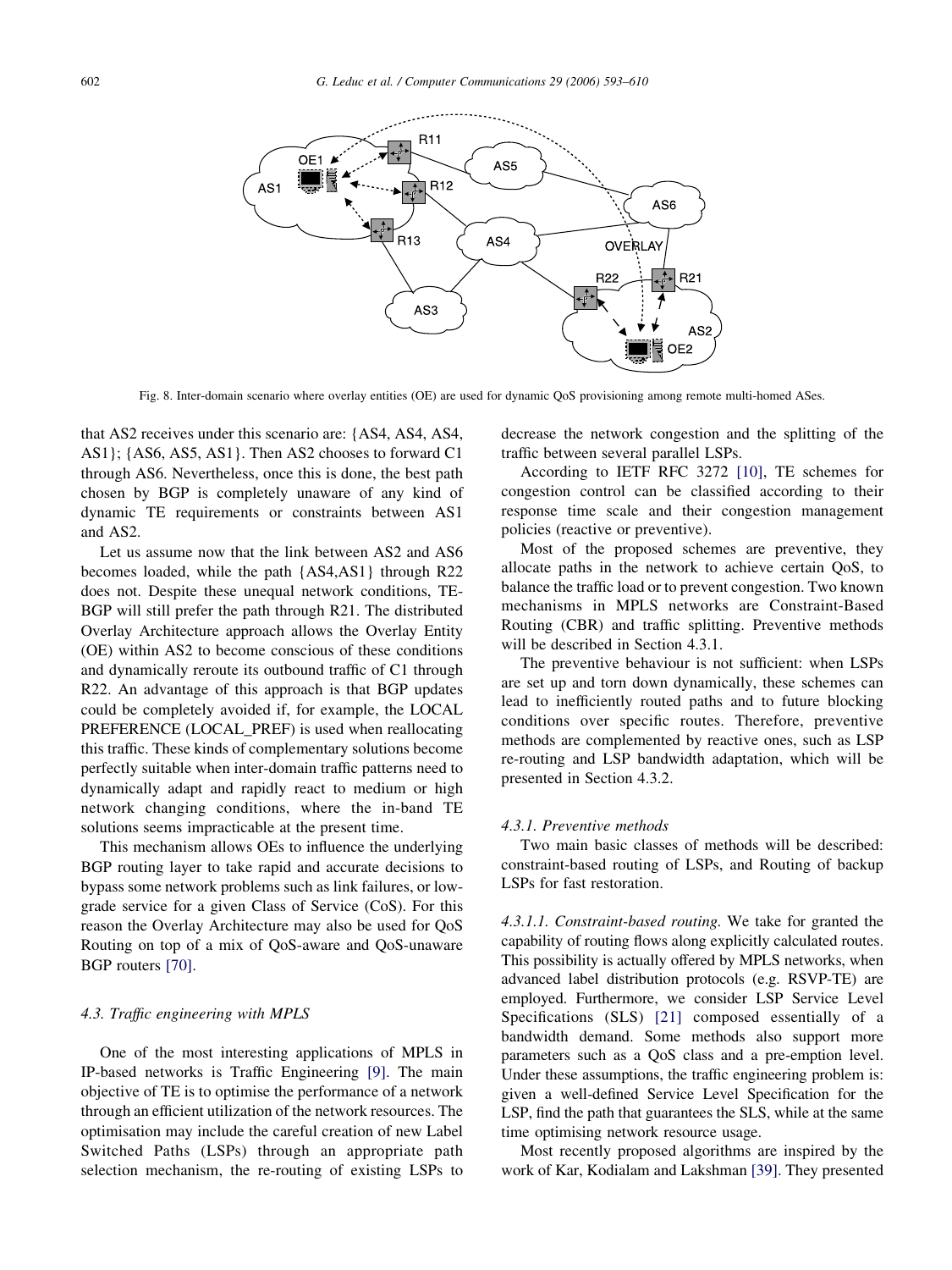an online routing algorithm (MIRA) based on the concept of minimum interference. The amount of interference on a particular source-destination pair  $(s, d)$  due to routing a flow between some other source-destination pair is defined as the decrease in the maxflow between  $s$  and  $d$ . The maxflow [\[4\]](#page-15-0) value is an upper bound on the total amount of bandwidth that can be routed between two edge nodes. The minimum interference path between a particular source-destination pair is the path which maximizes the minimum maxflow between all other source-destination pairs. The idea is that a new request must follow a path that does not 'interfere excessively' with a route that may be critical to satisfy a future demand. The problem of finding the minimum interference path is proved to be NP-hard. Therefore, Kar et al. proposed to determine appropriate link costs, prune links with insufficient available bandwidth and compute the shortest path in the pruned topology. The definition of link costs involves the notion of critical link for an ingress-egress pair, which is a link belonging in any mincut [\[4\]](#page-15-0) for that source-destination pair. For each sourcedestination pair, MIRA computes the maxflow and the set of critical links.

Iliadis and Bauer [\[38\]](#page-16-0) introduced a new class of minimum-interference routing algorithms, called SMIRA (simple minimum-interference routing algorithms). These algorithms evaluate the interference on an source-destination pair by means of a k-shortest-path-like computation instead of a maxflow computation. Hence the name 'simple' given to this class of algorithms, since the computation of  $k$ shortest paths has a complexity of order  $O(k(N \log N + E))$ , while the complexity of a maxflow computation is  $O(N^2\sqrt{E}+E^2)$ . This time is required for each sourcedestination pair. The set of  $k$  paths between a sourcedestination pair  $(s, d)$  is determined by first computing the widest-shortest path  $[29]$  between s and d. Then, the bottleneck bandwidth of this path is determined and all the links along the path with a residual bandwidth equal to the bottleneck bandwidth are pruned. The second path is found by computing the widest-shortest path in the pruned topology. This procedure is repeated until either  $k$  paths are found or no more paths are available. The cost of links belonging to the set of  $k$  paths is increased proportionally to the weight of the path and the ratio of bottleneck bandwidth to residual bandwidth. Iliadis and Bauer [\[38\]](#page-16-0) proposed two algorithms belonging to the SMIRA class, MI-BLA (Minimum-Interference Bottleneck-Link-Avoidance) and MI-PA (Minimum-Interference Path Avoidance). The simulations in [\[38\]](#page-16-0) show that MI-PA achieves a better performance than MI-BLA.

A similar approach to optimize the network resources is the application of load-balancing techniques.

In Ref. [\[22\]](#page-15-0) this issue is addressed by assigning appropriate weights to the network links. The main contribution resides in having devised a solution relying on a link weight that depends on the link utilization in a nonlinear fashion. More precisely, a link weight is a function



Fig. 9. Cost function.

which takes into account both the available bandwidth and a bandwidth threshold  $\Delta$ ', whose value can depend on both traffic profile and network topology (Fig. 9). The weight assignment algorithm uses a cost function that exhibits, for each link, the following behaviour:

- it grows linearly as long as the percentage of alreadyallotted bandwidth on the link is less than  $\Delta$ ;
- as soon as such a percentage exceeds  $\Delta$ , it assumes an exponential profile.

Tests have been carried out to analyze the behavior of a traffic-engineered MPLS network for several different  $\Delta$ values, while leaving unchanged both traffic load and network topology. Packet losses and traffic distribution have been measured in order to evaluate the network behaviour. Results of such tests are reported along with an analysis of the performance achieved by the network, in terms of SLS acceptance ratio.

The DAMOTE (Decentralized Agent for MPLS On-Line Traffic Engineering) [\[50,17,18\]](#page-16-0) module of TOTEM, also addresses this issue of Constraint-Based Routing. DAMOTE computes a primary path like the classical CSPF (Constraint Shortest Path First), but generalizes it in several ways. While CSPF is a simple SPF on a pruned topology, obtained by removing links that have not enough resources to accept the new LSP, DAMOTE can perform much clever optimisations based on the minimization of a network-wide score function. Examples of such functions are: resource usage (thus leading to a traditional shortest path), load balancing, hybrid load balancing (where long detours are penalized), preemption-aware routing (where LSP reroutings are penalized). DAMOTE is generic in the sense that this score function is a parameter of the algorithm. For example, DAMOTE can mimic the previous method by choosing link weights that are inversely proportional to the unreserved capacity and by minimizing the network resource usage. Like in CSPF, constraints can be taken into account, but here again the constraints can be parametrized quite freely. Typical constraints refer to the available bandwidth on links per class type (CT), or to pre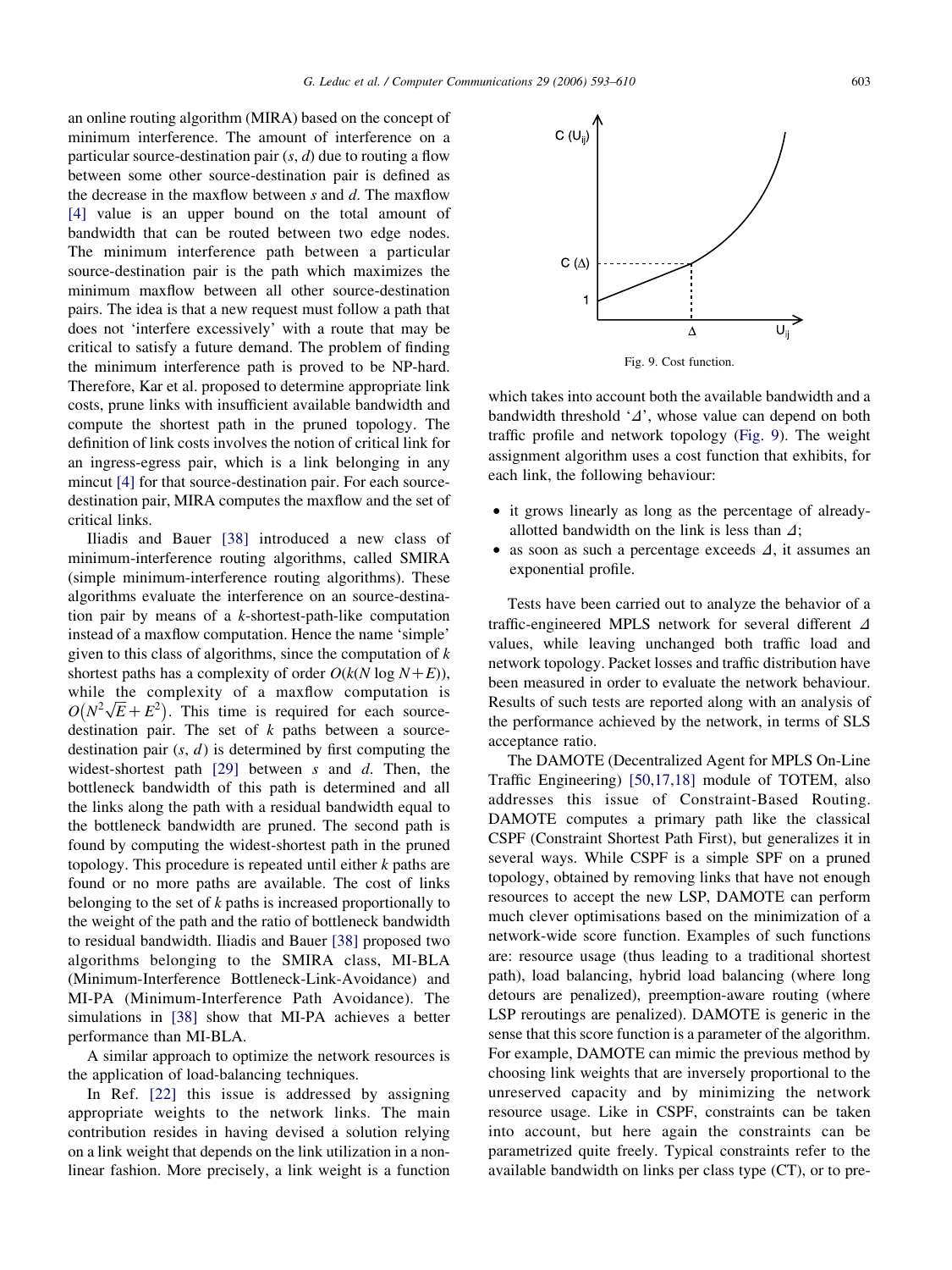emption levels. For example, it is possible to specify that an LSP of a given CT can only be accepted on a link if there is enough unreserved bandwidth for this CT by counting only the resources reserved by LSPs at higher preemption levels. This allows to preempt other LSPs if needed. In that case, DAMOTE can also calculate the 'best' subset of LSPs to preempt.

DAMOTE computes efficiently a near optimal solution, it can cope with various network-wide score function and types of constraints and is compatible with the MAM (Maximum Allocation Model) [\[46\]](#page-16-0) model proposed in the IETF framework of MPLS/DiffServ [\[45\].](#page-16-0)

In the decentralized mode the LSP computation is done at the ingress node, which requires to have enough information about all link states at all edge nodes. This is usually achieved by using extensions of link-state routing protocols like OSPF-TE or ISIS-TE, which flood the network regularly with updated link-states.

However, there is a trade-off between the amount of routing information exchanged among routers and the accuracy of the routing information database. As control traffic must be kept to a minimum some routing decision may cause extra connection blocking and non-optimal path selection. In Ref. [\[49\]](#page-16-0) new mechanisms are proposed to reduce the effects on global network performance when selecting explicit paths under inaccurate routing information.

For IP/MPLS networks the proposed routing mechanism is called BBR (Bypass Based Routing). According to this dynamic bypass concept, whenever an intermediate node along the selected path (unexpectedly) does not have enough resources to cope with the incoming MPLS demand, it has the capability to reroute the set-up message through alternative pre-computed paths (bypasspaths).

A new parameter is introduced in the working path selection process to represent the routing inaccuracy. An Obstruct-Sensitive Link (OSL) is a link that potentially is unable to support the traffic requirements according to a certain link definition. This decision is made using the standard routing information while looking for the working path at LSP set-up time. Once the working path is selected and the Obstruct-Sensitive Links are identified the Bypass Discovery Process (BDP) starts. A Bypass Path, if any, is an alternative and disjoint route between the edge nodes of the OSL. In the Fig. 10 the working path goes via N1-N2-N3-N4 and two OSL are found, namely N1-N2 and N3-N4.



Then the DBP finds two bypass paths from N1 to N3 and from N1 to N4. They are used as alternative paths in case the corresponding OSL cannot cope with the incoming traffic. As they are pre-planned alternative paths, the change is made without any problem. As expected, as the number of computed bypass-paths per route increases, blocking probability is reduced.

4.3.1.2. Fast restoration. Recent surveys on the performance of protection algorithms and MPLS multi-level protection may be found in Ref. [\[19,48\]](#page-15-0).

We consider an MPLS network with protected LSPs and rerouting mechanisms based on pre-planned backup LSPs in case of failure. In order to reduce the restoration time and the packet resequencing, a Fast Rerouting Mechanism is recommended. Several schemes have been proposed: (a) A primary LSP is protected by a disjoint edge-to-edge backup LSP, (b) Each link (or node) is protected by a local bypass LSP, (c) Each primary LSP is protected by a series of local detour LSPs.

The mechanism proposed in [\[35–37\]](#page-16-0) is based on solution (a) and uses a reverse LSP along with the protected LSP so that traffic may be returned to the ingress node and can be re-routed to the alternative (edge-to-edge) disjoint LSP. An extension is the Reliable Fast Rerouting (RFR) mechanism that provides zero packet loss in case of LSP failure and restoration ([Fig. 11\)](#page-12-0).

Finally, a new mechanism is proposed, namely the Optimal and Guaranteed Alternative Path (OGAP), which tries to remove the drawback of pre-planned alternative LSPs and looks for new optimal alternative paths while the protected path is active. This proposal uses an hybrid of fast rerouting and a dynamic approach to establish the optimal alternative LSP while rerouting the protected traffic using the pre-planned alternative LSP. This hybrid approach provides the best of the fast rerouting and the dynamic approaches. As the originally protected path becomes in fact unprotected from additional failures after the traffic has been rerouted, a dynamic approach is used to establish a new alternative pre-planned path. Furthermore, if the new alternative LSP is better, in terms of QoS guarantees, than the current LSP, roles are swapped and the former LSP becomes the working path while the latter becomes the alternative path again.

The method embedded in the DAMOTE module of TOTEM is based on solution (c). In this approach [\[50\]](#page-16-0) each primary LSP is typically protected by a series of detour LSPs, each of them originating at the node immediately upstream of any given link on the primary path. Those detour LSPs thus protect the downstream node (if possible) or the downstream link and merge with the primary LSP anywhere between the protected resource and the egress node (inclusive). Those many LSPs have to be preestablished for fast rerouting in case of failure, and provisioned with bandwidth resource. In terms of bandwidth Fig. 10. Obstruct-sensitive link. consumption, this scheme is only viable thanks to the fact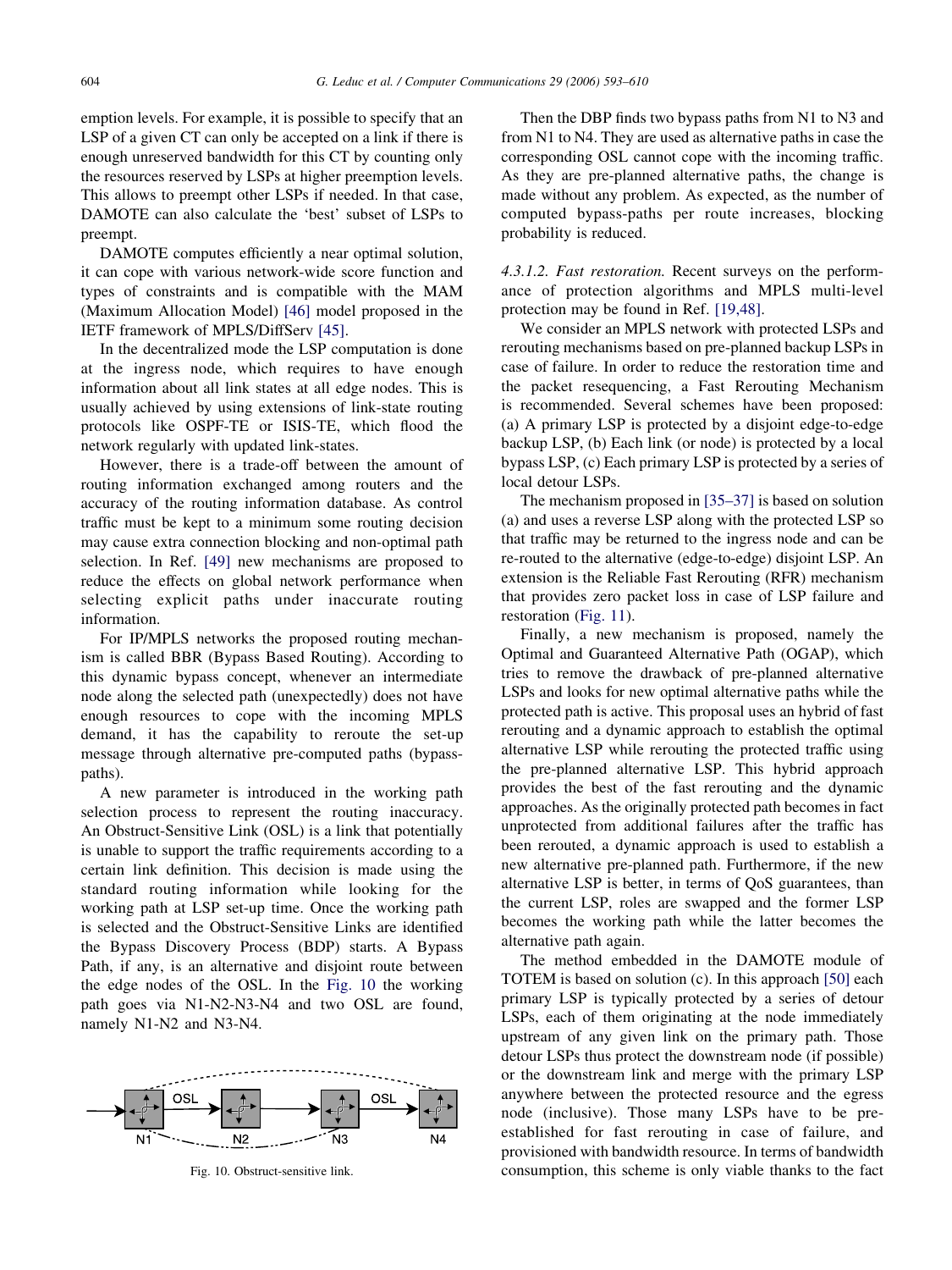<span id="page-12-0"></span>

Fig. 11. Reliable fast rerouting.

that detour LSPs are allowed to share bandwidth among themselves [\(Fig. 12](#page-13-0)) or with primary LSPs [\(Fig. 13](#page-13-0)) under the single-failure hypothesis.

DAMOTE achieves full protection of all primary LSPs against link and node failures with a resource overconsumption of 30–70% of the resources reserved for primary LSPs, depending on the topology. By contrast SDH/SONET protection leads to 100% of over-consumption without protecting the nodes. Regarding scalability, if the ingress LSPs have to compute all detour LSPs, they need to have access to a substantial amount of information about the states of all links in the network. The solution consisting of flooding this information with OSPF-TE, though

possible, scales poorly. Therefore another scalable scheme is proposed [\[13\]](#page-15-0) that consists of distributing the computation of the series of detour LSPs among the nodes on the primary path. The idea is that each node on the primary path will compute the detour LSP protecting itself (or its upstream link).

# 4.3.2. Reactive methods

Traffic Engineering schemes based on reactive policies have been proposed in the literature recently [\[5,2,60\]](#page-15-0). Reactive methods can either re-route LSPs or adapt the bandwidth of LSPs. We will address these two issues in turn.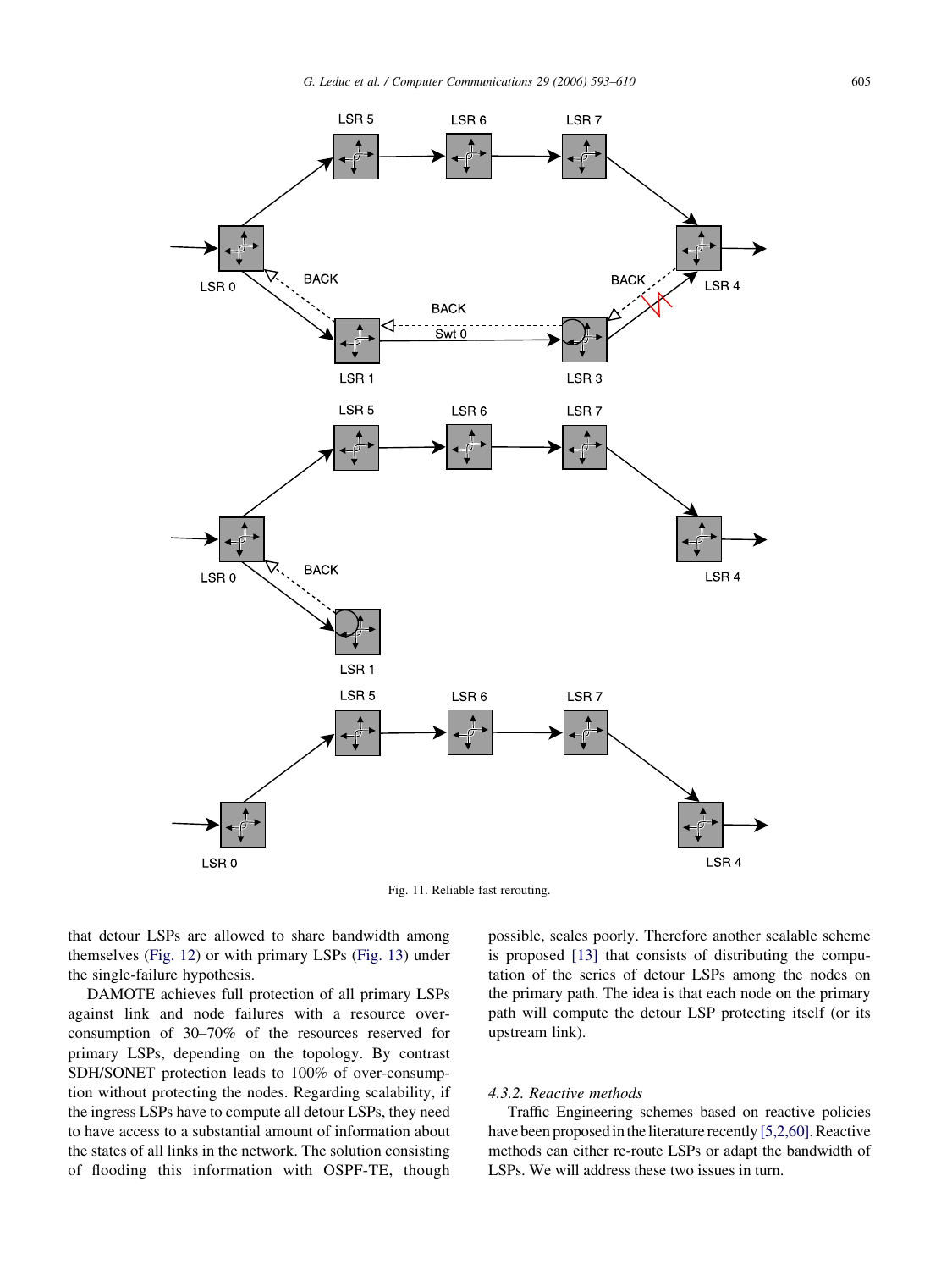<span id="page-13-0"></span>

Fig. 12. Backup<sub>1</sub> protects LSP<sub>1</sub> from failure of node  $N_2$ . Backup<sub>2</sub> protects LSP<sub>2</sub> from failure of node  $N_3$ . Since Backup<sub>1</sub> and Backup<sub>2</sub> will never be used simultaneously, they can share bandwidth on link  $N_1-N_5$ .

Two novel schemes are proposed in Ref. [\[60\]](#page-16-0) to reduce the congestion in an MPLS network by using load balancing mechanisms based on different Local Search heuristics. The key idea is to efficiently re-route LSPs from the most congested links in the network, in order to balance the overall links load and to allow a better use of the network resources. Network congestion can be detected in two main ways: either when the load on some network links is dangerously close to the link capacity, or when a new LSP demand request cannot be satisfied.

[Fig. 14](#page-14-0) shows an example of the rerouting process of the proposed algorithms. Each link of the depicted network has capacity equal to 1. The bandwidth demand for each LSP is a fraction of the link capacity. In the left plot, the link (cFrom, cTo) is detected as congested, and the algorithm triggers the Local Search over the LSPs crossing the link.



Fig. 13. The two primary LSPs (LSP<sub>1</sub> and LSP<sub>2</sub>) will fail together when  $N_2$ fails. Backup<sub>2</sub>, protecting LSP<sub>2</sub>, can share bandwidth with LSP<sub>1</sub> on link N4- $N5$ , since Backup<sub>2</sub> and LSP<sub>1</sub> will never use this link simultaneously. Backup<sub>1</sub>, protecting  $LSP<sub>1</sub>$ , is not shown on the figure.

The LSP whose alternate path guarantees the maximum available capacity in the network (i.e. the minimum network congestion) is  $LSP<sub>1</sub>$ , so the ingress router I-LER reroute the related traffic over this new path ([Fig. 14](#page-14-0) (right plot)).

Experiments under a dynamic traffic scenario show a reduced rejection probability especially with long-lived and bandwidth consuming connection requests, thus proving a better network resource utilization compared to existing CBR schemes in MPLS networks, while guaranteeing a reduced computational complexity.

On the other hand, adaptive bandwidth provisioning schemes are proposed in Ref. [\[63,64\].](#page-16-0) Unlike a number of previous works that simply use a link utilization threshold as a basic factor for provisioning without specifying the role of this threshold on the QoS perception, our schemes pay explicit attention to the packet level QoS. More specifically, they decide the required capacity based on the target QoS constraint  $P$ (packet\_delay > D) <  $\varepsilon$ , where D and  $\varepsilon$  are the given delay bound and violation probability, respectively. The input of the provisioning schemes is the aggregate traffic load measured in a slot-by-slot manner, while the bandwidth upgrades are initiated (if necessary) in a window-by-window manner. One resizing window comprises a certain number of slots.

The aggregate input traffic is assimilated by a Gaussian process that has parameters estimated from the traffic dynamics gained from the measurement trace. These parameters can also be derived based on the predicted traffic dynamics. Different prediction rules thus result in different provisioning alternatives. The use of the Gaussian traffic model provides a quantitative relation between the delay violation probability and the required capacity. For the details and performability investigations of the provisioning alternatives, we refer to [\[63,64\]](#page-16-0).

The schemes can be applied to adaptively resize the bandwidth of LSPs conveying traffic having a high degree of aggregation to meet the required QoS of the conveyed aggregate. The high degree of aggregation is necessary to make the Gaussian traffic assumption reasonable.

The implementation of the above LSP resizing schemes comprises building blocks shown in [Fig. 15](#page-14-0) with the following descriptions:

- Traffic monitoring: the ingress router of the LSP has to monitor periodically the average traffic rate coming to the LSP. Note that the granularity of monitoring (i.e. the length of measurement slots) and of resizing (i.e. the length of resizing windows) should be configurable parameters.
- Search algorithm execution: this is the point where the search for the required bandwidth is executed, using the measured traffic load trace and the QoS requirement (the target delay violation probability). A binary search can be embedded to the router software.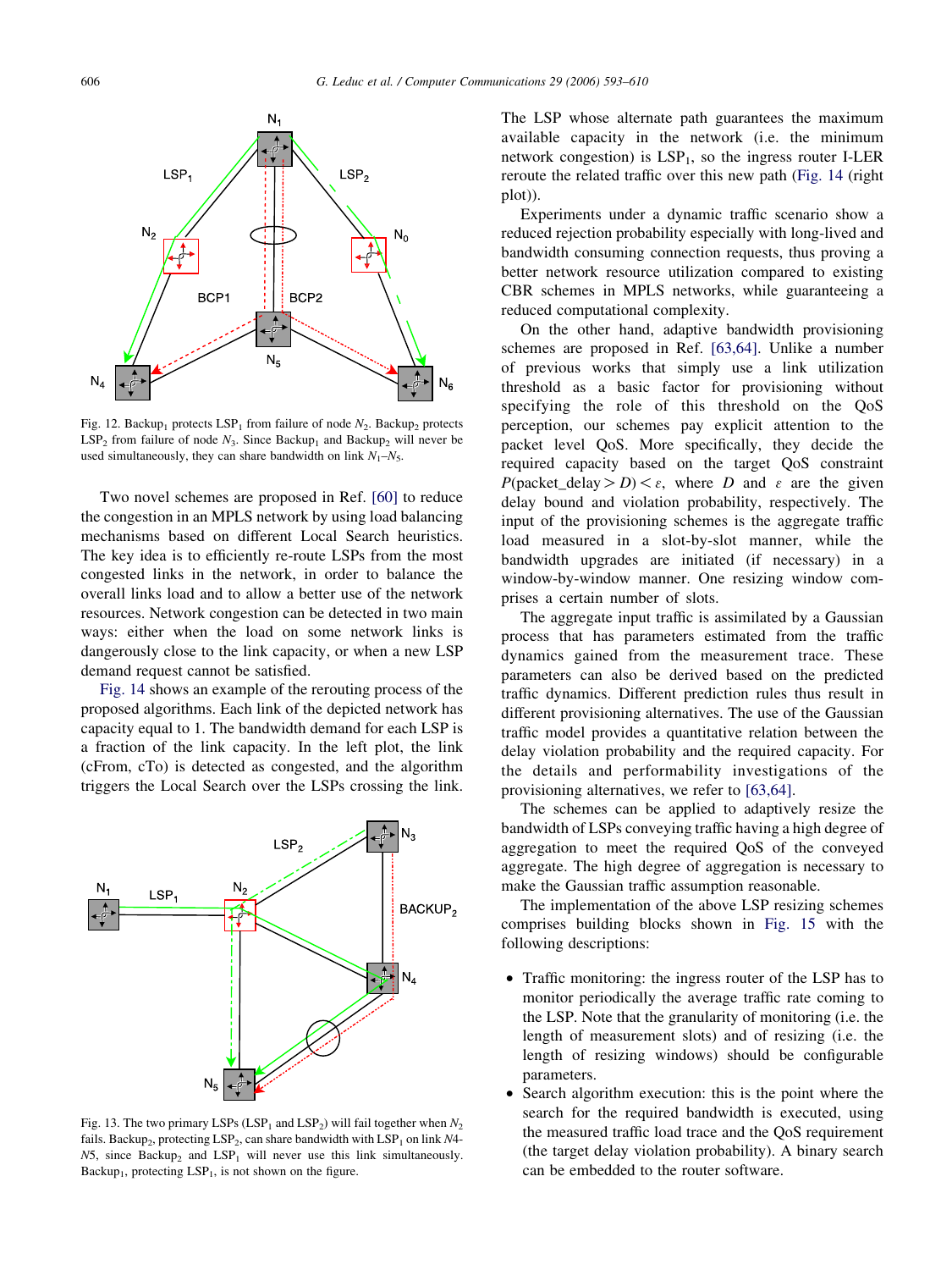<span id="page-14-0"></span>

Fig. 14. The rerouting mechanism of the load balancing algorithms: (left) when link congestion is detected, (right) after  $LSP<sub>1</sub>$  rerouting.

• Re-allocation of bandwidth: a signalling protocol is involved to resize the bandwidth of the LSP whenever bandwidth adjustment is needed. By means of RSVP-TE protocol, the procedure can proceed as described in RFC 3209.

In Ref. [\[15\],](#page-15-0) the bandwidth of the LSPs is adapted at periodical time intervals in the range of minutes to hours. In order to reduce the signalling traffic arising at such a high frequency, there is a need to minimize the number of LSP size changes. This requirement leads to a modified LSP dimensioning problem (REOPT), based on a multicommodity flow problem with multiple explicit paths calculated in advance.

The model consists of a network with  $U$  directed links and K commodities (expressed as the tuple source node, destination node, traffic class). The traffic demand  $d^k$  is divided between  $p(k)$  parallel LSPs.  $c_j^k$  represent signalling costs for changing the capacity of pipe  $x_j^k$ , and  $e_j^k$  are the revenues from routing a bandwidth unit through the



Fig. 15. The building blocks of the implementation of the adaptive resizing schemes. The REOPT provisioning architecture.

network. The objective is to maximize the net revenue  $\sum_{k=1}^{K} \sum_{j=1}^{p(k)} e_j^k x_j^k - c_j^k y_j^k$ , where the binary decision variables y account for those paths which have to be resized:

$$
y_j^k = \begin{cases} 0 & \text{if } x_j^k = x0_j^k \\ 1 & \text{otherwise} \end{cases}
$$

The novel part of the formulation consists of the new nonlinear constraint above, where  $x0_j^k$  is the current capacity. The remaining two constraints state that the flow on each link should not exceed the reserved link capacity and that the calculated flows sum up in the best case to the

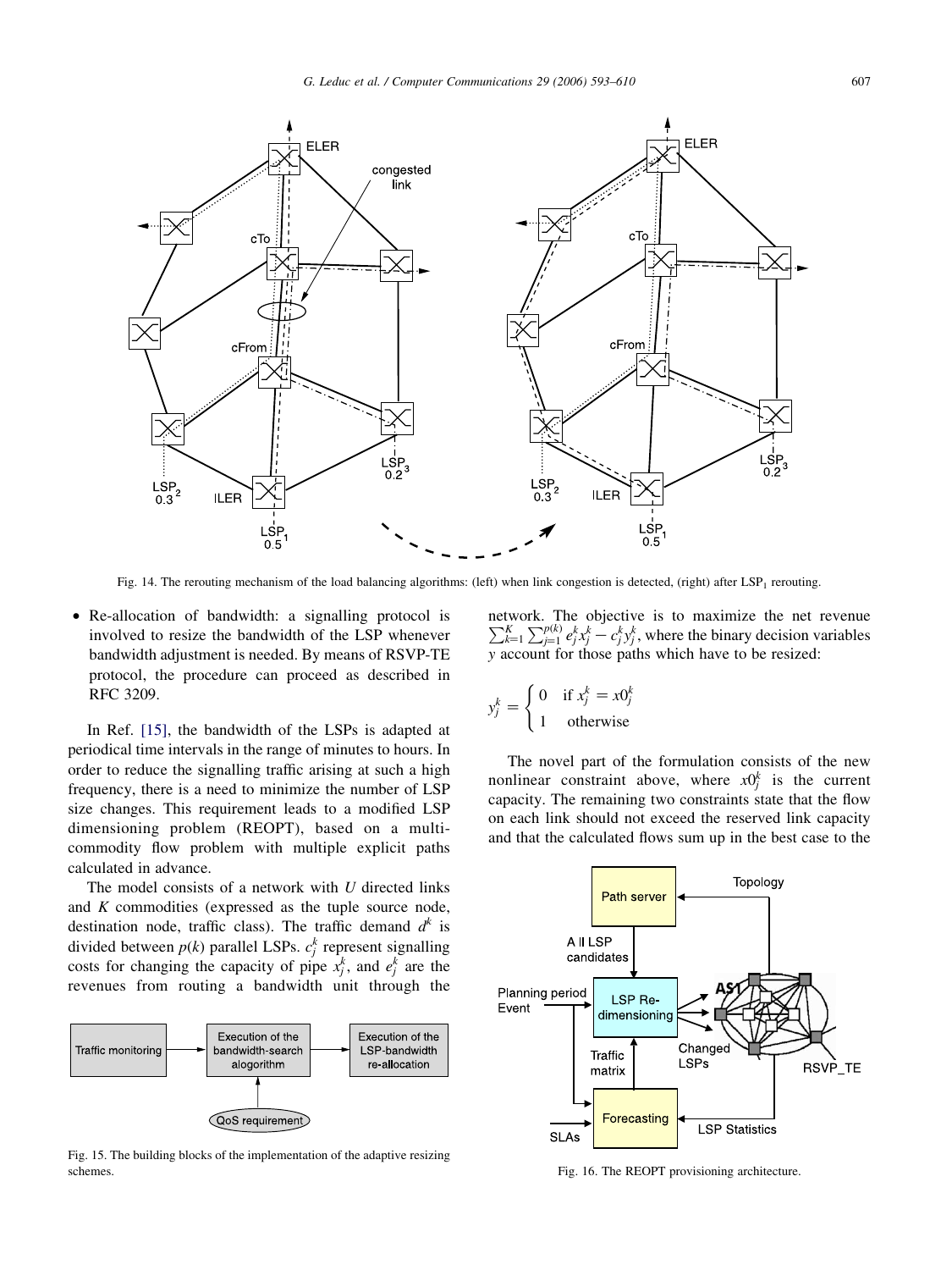<span id="page-15-0"></span>traffic demand  $d^k$ . The (given) routing information is denoted by  $P_j^k$ , which is a binary vector with |U| components having a value of one if the j-th path for commodity k uses the link  $u \in U$ , and zero otherwise. The QoS paths  $P_j^k$  are actually calculated considering the maximal delay constraint for each traffic class and a maximally disjointness metric [\[44\]](#page-16-0).

In [Fig. 16](#page-14-0), the optimisation component is integrated in a closed-loop provisioning system, in which traffic monitoring and forecasting are essential, as mentioned above. The LSP resizing and the path generation algorithm are written in AMPL and use the CPLEX solver. The LSP changes are reinforced at the ingress routers via the RSVP-TE protocol.

## 5. Conclusion

We strongly believe that an open source traffic engineering toolbox like the one proposed in this paper would be a suitable alternative to existing commercial tools, both for operators who could benefit from quite a large set of TE methods and select those to deploy, and for academics who could assess their methods against existing ones and on benchmarked data. Used in the latter mode, the toolbox would complement existing simulators (e.g. ns-2), by adding optimisation tools and by offering flow-based simulations instead of packet-based ones.

#### Acknowledgements

This work has been partially supported by the European Commission (IST E-Next NoE) and the Walloon Region (TOTEM project).

## References

- [1] H. Abrahamsson, J. Alonso, B. Ahlgren, A. Andersson, P. Kreuger, A multi path routing algorithm for IP networks based on flow optimisation, Proceedings of Third COST 263 International Workshop on Quality of Future Internet Services, QoFIS, Zurich, Switzerland, 2002.
- [2] S. Acharya, B. Gupta, P. Risbood, A. Srivastava, MPLS network tuning: enabling hitless network engineering, in: Proceedings of IEEE ICC, vol. 2, Anchorage, Alaska, 2003. pp. 1499–1503.
- [3] S. Agarwal, C. Chuah, S. Bhattacharyya, C. Diot, The impact of BGP dynamics on intra-domain traffic, in: Proceedings of ACM SIG-METRICS, June 2004.
- [4] R.K. Ahuja, T.L. Magnanti, J.B. Orlin, Network Flows: Theory, Algorithms and Applications, Prentice-Hall, Englewood Cliffs, NJ, 1993.
- [5] T. Anjali, C. Scoglio, J. de Oliveira, I. Akyildiz, G. Uhl, Optimal policy for label switched path setup in MPLS networks, Computer Networks 39 (2) (2002) 165–183.
- [6] S. Avallone, S. D'Antonio, M. Esposito, A. Pescapè, S.P. Romano, A topology discovery module based on a hybrid methodology Interdomain Performance and Simulation Workshop (IPS 2004), March, Budapest (Hungary) 2004.
- [7] S. Avallone, D. Emma, A. Pescapè, G. Ventre, Performance evaluation of an open distributed platform for realistic traffic generation, Performance Evaluation: An International Journal 60 (1–4) (2005) 359–392 (Special Issue on Performance Modeling and Evaluation of High-Performance Parallel and Distributed Systems).
- [8] S. Avallone, M. Esposito, A. Pescapè, S.P. Romano, G. Ventre, An experimental analysis of diffserv-MPLS interoperability, in: Proceedings of ICT2003, March 2003.
- [9] D. Awduche, B. Jabbari, Internet traffic engineering using multiprotocol label switching (MPLS), Computer Networks 40 (2002) 111–129.
- [10] D. Awduche, A. Chiu, A. Elwalid, I. Widjaja, X. Xiao, Overview and principles of internet traffic engineering Internet Engineering Task Force, RFC3272, May 2002.
- [11] D. Awduche, J. Malcom, B. Agogbua, M. O'Dell, J. McManus, Requirements for traffic engineering, Over MPLS Internet RFC 2702, September 1999.
- [12] D. Awduche, J. Agogbua, J. McManus, An approach to optimal peering between autonomous systems in the internet, Proceedings of International Conference on Computer Communications and Networks (IC3N'98), Lafayette, Louisiana, 1998.
- [13] S. Balon, L. Mélon, G. Leduc, A scalable and decentralized fastrerouting scheme with efficient bandwidth sharing, submitted for publication.
- [14] J. Bartlett, Optimizing multi-homed connections, Business Communications Review 32 (1) (2002).
- [15] S. Bessler, Label switched paths re-configuration under time-varying traffic conditions, in: Proceeding of the 15th ITC Workshop, Würzburg 2002.
- [16] S. Bhattacharyya, C. Diot, J. Jetcheva, N. Taft, Geographical and temporal characteristics of inter-POP flows: view from a single POP, European Transactions on Telecommunications 13 (1) (2002) 5–22.
- [17] F. Blanchy, L. Mélon, G. Leduc, A preemption-aware on-line routing algorithm for MPLS networks, Telecommunication Systems 24 (2–4) (2003) 187–206.
- [18] F. Blanchy, L. Mélon, G. Leduc, An efficient decentralized on-line traffic engineering algorithm for MPLS networks, in: Proceedings of ITC, Providing QoS in Heterogenous Environments, Aug–Sep, vol. 5a 2003 pp. 451–460.
- [19] E. Calle, J.L. Marzo, A. Urra, Protection performance components in MPLS networks, Computer Communications Journal (2004) (Elsevier).
- [20] R. Canonico, D. Emma, G. Ventre, Extended NAM: an NS2 compatible network topology editor for simulation of web caching systems on large network topologies European Simulation and Modelling Conference (ESMc 2003), October, Napoli (Italy) 2003.
- [21] G. Cortese, R. Fiutem, P. Cremonese, S. D'Antonio, M. Esposito, S.P. Romano, A. Diaconescu, CADENUS: creation and deployment of end-user services in premium IP networks, IEEE Communications Magazine January (2003).
- [22] L. D'Alessandro, E. Atteo, S. Avallone, S.P. Romano, G. Ventre, A link weight assignment algorithm for traffic-engineered Networks, submitted for publication.
- [23] N. Feamster, J. Borkenhagen, J. Rexford, Guidelines for inter-domain traffic engineering, ACM SIGCOMM Computer Communication Review 33 (5) (2003) 19–30.
- [24] N. Feamster, J. Borkenhagen, J. Rexford, Techniques for inter-domain traffic engineering. AT&T Research Technical Report 011106-02, November 2001.
- [25] N. Feamster, J. Rexford, Network-wide BGP route prediction for traffic engineering in: Proceedings of SPIE ITCOM Workshop on Scalability and Traffic Control in IP Networks, August 2002.
- [26] A. Feldmann, A. Greenberg, C. Lund, N. Reingold, J. Rexford, NetScope: traffic engineering for IP networks, IEEE Network Magazine 14 (2000) 11–19.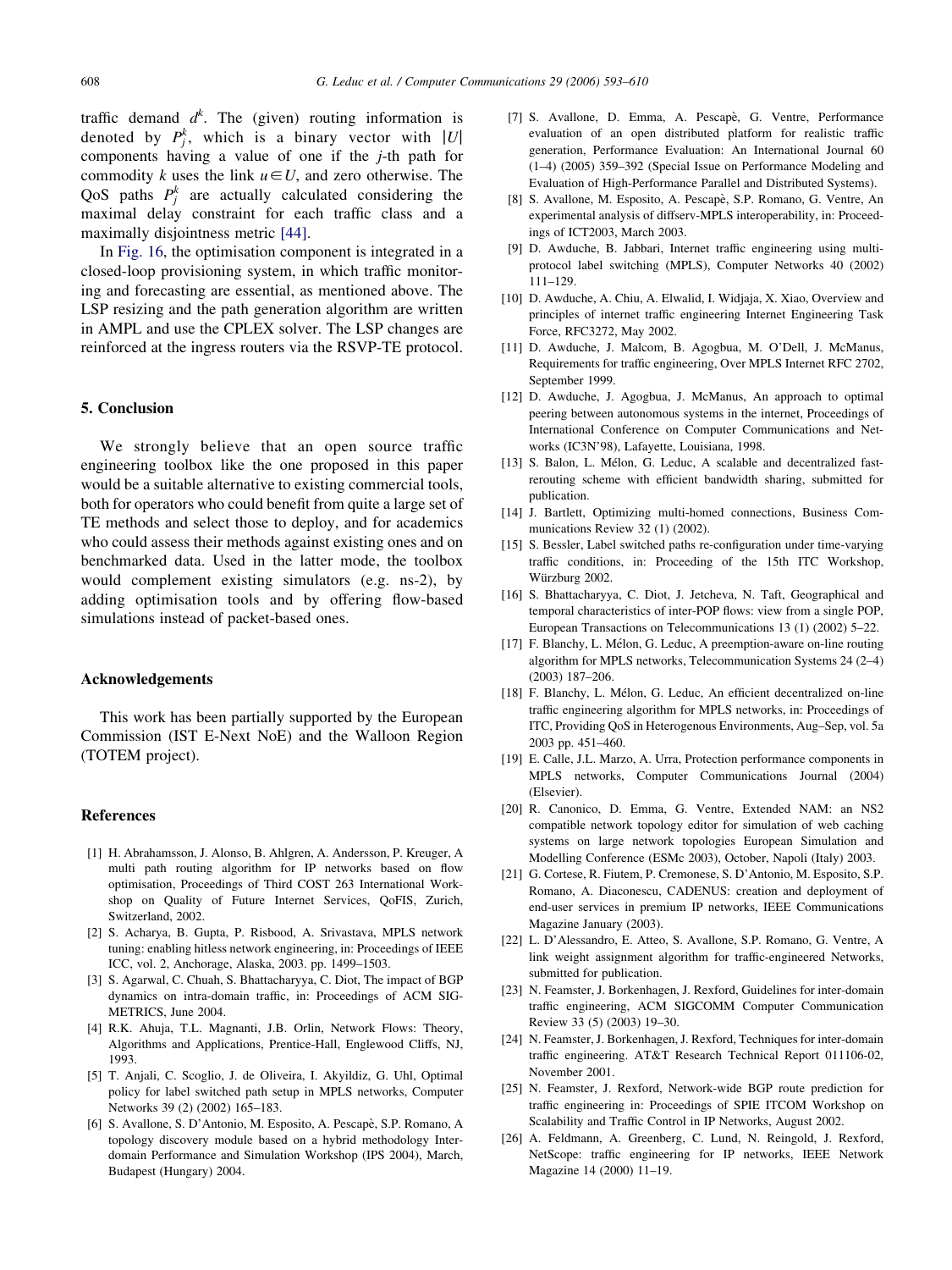- <span id="page-16-0"></span>[27] B. Fortz, M. Thorup, Optimizing OSPF/IS-IS weights in a changing world, IEEE Journal in Selected Areas in Communications 20 (4) (2002) 756–767.
- [28] B. Fortz, M. Thorup, Increasing internet capacity using local search, Computational Optimisation and Applications 29 (2004) 13–48.
- [29] R. Guérin, D. Williams, A. Orda, QoS routing mechanisms and OSPF extensions in: Proceedings of IEEE Globecom 1997.
- [30] F. Glover, M. Laguna, Tabu Search, Kluwer Academic Publisher, Dordrecht, 1997.
- [31] I. Gojmerac, T. Ziegler, F. Ricciato, P. Reichl, Adaptive multipath routing for dynamic traffic engineering, in: Proceedings of IEEE Globecom 2003, San Francisco, USA, December 2003 pp. 3058– 3062.
- [32] I. Gojmerac, T. Ziegler, P. Reichl, Adaptive multipath routing based on local distribution of link load information in: Proceedings of the Fourth COST 263 International Workshop on Quality of Future Internet Services, QoFIS'03, Stockholm, Sweden, October 2003 pp. 122–131.
- [33] R. Govindan, H. Tangmunarunkit, Heuristics for internet map discovery in: IEEE INFOCOM 2000, March, Tel Aviv (Israel) 2000.
- [34] B. Halabi, Internet Routing Architectures, second ed., Cisco Press, 2000.
- [35] L. Hundessa, J. Domingo-Pascual, Fast rerouting mechanism for a protected label switched path, The Tenth IEEE International Conference on Computer Communications and Networks (ICCCN 2001), October 15–17, Phoenix, AZ, USA 2001, ISBN: 0-7803- 7128-3 pp. 527–530.
- [36] L. Hundessa, J. Domingo-Pascual, A reliable QoS provision and fast recovery method for protected LSP in MPLS-based networks, IEEE International Conference on Networking (ICN 2002), Atlanta, GA, USA, August 26–29 Proceedings ICN2002, 2002, ISBN: 981-238- 127-9 pp. 308–318.
- [37] L. Hundessa, J. Domingo-Pascual, Reliable and fast rerouting mechanism for a protected label switch path, IEEE Global Telecommunications Conference, GLOBECOM 2003, The World Converges, Taipei, Taiwan, 17-21/11/2002, Proceedings of Globecom'03, pp. 1608–1612, (ISBN 0-7803-7632-3).
- [38] I. Iliadis, D. Bauer, A new class of online minimum-interference routing algorithms NETWORKING, LNCS 2345 2002 pp. 959–971.
- [39] K. Kar, M. Kodialam, T.V. Lakshman, Minimum interference routing of bandwidth guaranteed tunnels with MPLS traffic engineering applications, IEEE Journal on Selected Areas in Communications December (2000).
- [40] K. Kar, M. Kodialam, T.V. Lakshman, Routing restorable bandwidth guaranteed connections using maximum 2-route flows, in: Proceedings of IEEE INFOCOM 2002.
- [41] M. Kodialam, T.V. Lakshman, Dynamic routing of locally restorable bandwidth guaranteed tunnels using aggregated link usage information in: Proceedings of IEEE INFOCOM 2001.
- [42] J.-F. Lalande, M. Syska, Y. Verhoeven, Mascopt—a network optimisation library: graph manipulation, INRIA Technical Report RT-0293, April 2004, Sophia-Antipolis, [http://www-sop.inria.fr/](http://www.elsevier.com/locate/comcom) [rapports/sophia/RT-0293.html](http://www.elsevier.com/locate/comcom).
- [43] F. Lam, Inter-domain router placement and traffic engineering, in: Proceeding of ICC 2002.
- [44] S.S. Lee, M. Gerla, Fault tolerance and load balancing in QoS provisioning with multiple MPLS-paths Lecture Notes on Computer Science, 2092, IWQoS 2001.
- [45] F. Le Faucheur, W. Lai, Requirements for support of differentiated services-aware, MPLS traffic engineering RFC 3564, July 2003.
- [46] F. Le Faucheur, W. Lai, Maximum allocation bandwidth constraints model for Diff-Serv-aware MPLS traffic engineering Draft draftietf-tewg-diff-te-mam, September 2003.
- [47] R. Mahajan, D. Wetherall, T. Anderson, Understanding BGP misconfigurations, in: Proceedings of ACM SIGCOMM, September 2002.
- [48] J.L. Marzo, E. Calle, C. Scoglio, T. Anjali, QoS on-line routing and MPLS multilevel protection: a survey, IEEE Communication Magazine 41 (10) (2003) 126–132.
- [49] X. Masip-Bruin, S. Sànchez-López, J. Solé-Pareta, J. Domingo-Pascual, QoS routing algorithms under inaccurate routing information for bandwidth constrained applications, in: Proceedings of the IEEE International Communications Conference (ICC'03), Achorage, AK, USA, (11–15/5), vol. 3 2003, ISBN: 0-7803-7802-4 pp. 1743–1748.
- [50] L. Mélon, F. Blanchy, G. Leduc, Decentralized local backup LSP calculation with efficient bandwidth sharing, in: Proceedings of IEEE ICT, Papeete, Tahiti, February 2003 pp. 929–937.
- [51] J. Moy, OSPF version 2 RFC 2328, April 1998.
- [52] J.C. de Oliveira, C. Scoglio, I.F. Akyildiz, G. Uhl, A new preemption policy for diffserv-aware traffic engineering to minimize rerouting, in: Proceedings of IEEE Infocom, June 2002.
- [53] B.J. Premore, SSF Implementations of BGP-4 2001 (Available from: [http://www.cs.dartmouth.edu/](http://www.cs.dartmouth.edu/~beej/bgp/) $\sim$ beej/bgp/).
- [54] B. Quoitin, C-BGP, an Efficient BGP Simulator, September 2003 [\(http://cbgp.info.ucl.ac.be](http://www.cbgp.info.ucl.ac.be)).
- [55] B. Quoitin, S. Uhlig, C. Pelsser, L. Swinnen, O. Bonaventure, Interdomain traffic engineering with BGP, IEEE Communications Magazine May (2003).
- [56] B. Quoitin, S. Uhlig, Modeling the routing of an Autonomous System with CBGP, To appear in IEEE Network Magazine, special issue on interdomain routing, 2005.
- [57] Y. Rekhter, T. Li, S. Hares, A border gateway protocol 4 (BGP-4), Internet draft, draft-ietf-idr-bgp4-22.txt, work in progress.
- [58] J. Rexford, J. Wang, Z. Xiao, Y. Zhang, BGP routing stability of popular destinations, in: Proceedings of the Second ACM SIGCOMM Internet Measurement Workshop, November 2002.
- [59] M. Roughan, M. Thorup, Avoiding ties in shortest path routing, AT&T Labs-Research (2002).
- [60] E. Salvadori, R. Battiti, A load balancing scheme for congestion control in MPLS networks, in: Proceedings of IEEE ISCC, Antalya, Turkey, vol. 2 2003 pp. 951–956.
- [61] C. Scoglio, T. Anjali, J. Cavalcante, I. Akyildiz, G. Uhl, TEAM: a traffic engineering automated manager for diffserv-based MPLS networks, IEEE Communications Magazine 42 (2004) 134–145.
- [62] D. Stamatelakis, W.D. Grover, IP layer restoration and network planning based on virtual protection cycles, IEEE Journal on selected areas in communications (2000).
- [63] S. Suri, M. Waldvogel, D. Bauer, P.R. Warkhede, Profile-based routing and traffic engineering, Computer Communications February (2003).
- [64] H.T. Tran, T. Ziegler, Adaptive bandwidth provisioning with explicit respect to QoS requirements, in: LNCS 2811 in Proceedings of the QoFIS'03 conference, Sweden, October 2003 pp. 83–92.
- [65] H.T. Tran, T. Ziegler, On the adaptive bandwidth provisioning schemes, in: Proceedings of the IEEE ICC'04 Conference, France, June 2004.
- [66] H. Tyan, Design, Realization and Evaluation of a Component-based Compositional Software Architecture for Network Simulation, Ohio State University, 2002.
- [67] S. Uhlig, A multiple-objectives evolutionary perspective to interdomain traffic engineering in the internet Workshop on Nature Inspired Approaches to Networks and Telecommunications (NIANT) in PPSN04, Birmingham, UK, September 2004.
- [68] S. Uhlig, O. Bonaventure, Designing BGP-based outbound traffic engineering techniques for stub ASes, ACM SIGCOMM Computer Communication Review 34 (5) (2004).
- [69] S. Uhlig, B. Quoitin, Tweak-it: BGP-based interdomain traffic engineering for transit ASes, First, IEEE Conference on Next Generation Internet Networks Traffic Engineering (NGI 2005), April 18–20th, Rome, Italy 2005.
- [70] I. Van Beijnum, BGP: Building Reliable Networks with the Border Gateway Protocol, O'Reilly and Associates, 2002.